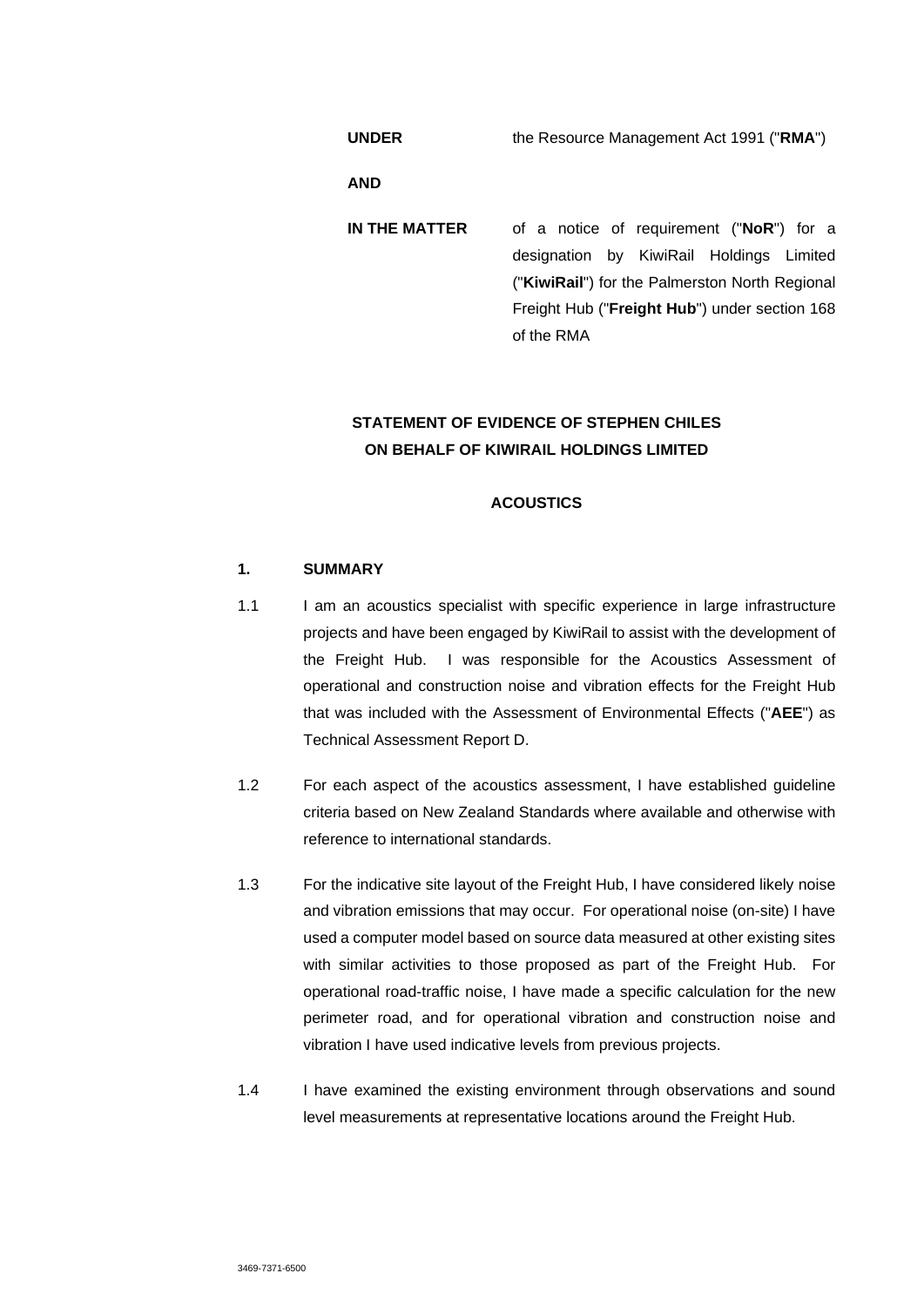- 1.5 I have compared predicted noise levels with guideline criteria and considered potential effects in the context of the existing environment. Without mitigation I have found that operational noise (on-site) could cause disturbance to residents over a wide area. I have found that residents may hear and feel operational noise (road-traffic), operational vibration and construction noise and vibration, but at levels within guideline criteria that should not cause undue disturbance.
- 1.6 I have identified controls that could be implemented to reduce emissions. For operational noise (on-site) I have found that a range of controls are required to mitigate adverse effects, including substantial noise barriers and treatment of some houses, in addition to future modelling and permanent monitoring. I have recommended that these matters be addressed through an Operational Noise and Vibration Management Plan as specified in the proposed conditions attached to Ms Bell's evidence as Appendix 1 ("**Proposed Conditions**"). For other aspects of the assessment, I have found that standard controls should be adequate to manage the potential effects. For construction noise and vibration these standard controls include use of a Construction Noise and Vibration Management Plan as specified in the Proposed Conditions.
- 1.7 I have recommended practical systems to implement all necessary noise and vibration controls as summarised above. With these controls, I consider the residual noise and vibration should be at reasonable levels and effects should be acceptable in this environment.
- 1.8 I have read the submissions relating to noise and vibration and have commented on matters raised by way of themes. I have read the technical evidence of Nigel Lloyd, who is the Section 42A noise report author. Mr Lloyd and I generally agree on fundamental matters of operational and construction noise and vibration criteria and the anticipated effects likely to arise from the Freight Hub. I have commented on areas where Mr Lloyd and I have differing opinions and on amendments to the designation conditions proposed by Mr Lloyd.

### **2. INTRODUCTION**

2.1 My full name is Dr Stephen Gordon Chiles. I am an acoustics engineer selfemployed by my company Chiles Limited. I hold the qualifications of Doctor of Philosophy in Acoustics from the University of Bath, and Bachelor of Engineering in Electroacoustics from the University of Salford. I am a Chartered Professional Engineer and a Fellow of the UK Institute of Acoustics.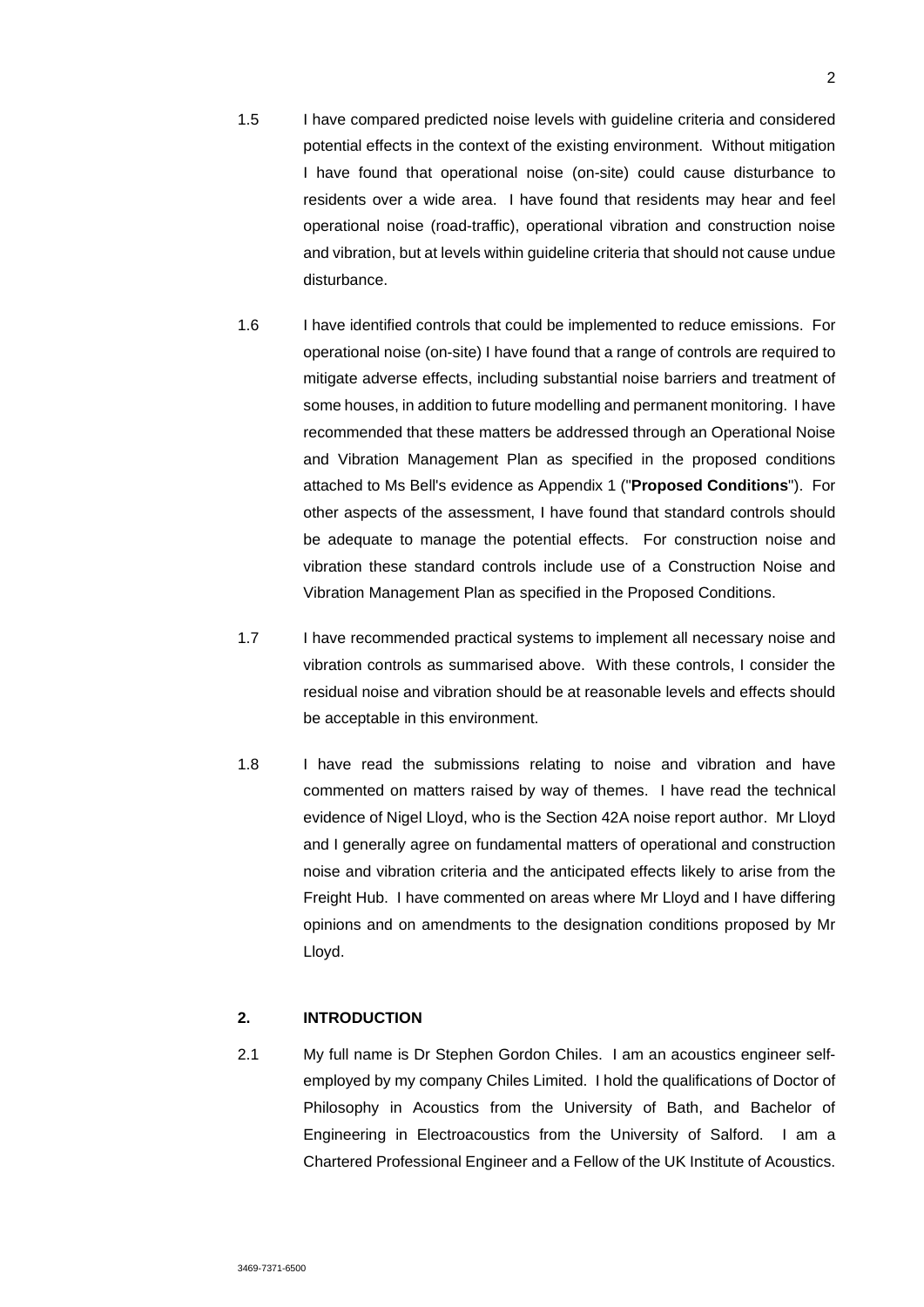#### **Experience**

- 2.2 I have been employed in acoustics (noise and vibration) since 1996. I have previously held positions as a research officer at the University of Bath, a principal environmental specialist for Waka Kotahi NZ Transport Agency ("**Waka Kotahi**"), and have worked as a consultant for the international firms Arup, WSP, and URS, and for the specialist firms Marshall Day Acoustics and Fleming & Barron.
- 2.3 I have undertaken acoustics assessments for and assisted with the designs for numerous infrastructure, industrial, commercial, recreational and residential developments, including major road projects and reconductoring of high voltage transmission lines. I was responsible for the acoustics assessment for Te Ahu a Turanga, Manawatū Tararua Highway and am currently involved in the Ōtaki to north of Levin project for Waka Kotahi.
- 2.4 I have extensive experience advising on and assessing noise and vibration effects from the railway network. I have frequently been engaged by KiwiRail over the last decade to advise on various noise and vibration issues associated with the railway network, including in relation to the Paekākāriki and Wairoa rail yards, the Temuka container transfer site, the monitoring and operation of the track and rolling stock, and controls for new sensitive land uses establishing near railways. I have also been involved in railway noise and vibration issues in association with other infrastructure projects that involved re-establishing or relocating railway lines, including the previously proposed Holcim Weston cement plant, and the Peka Peka to North Ōtaki and Baypark to Bayfair Link road projects.
- 2.5 I was an Independent Commissioner for plan changes for Queenstown and Wanaka Airports and a plan variation for Port Nelson, which addressed noise effects around large transportation infrastructure sites.
- 2.6 I am an independent professional advisor to Waka Kotahi for noise and vibration. I am frequently engaged to review or advise on matters relating to the development, operation and maintenance of the state highway network. I was the editor of guides on road-traffic noise assessment, noise barriers, road surface noise, building treatment, land-use planning for sensitive activities near highways, and construction and maintenance noise and vibration.
- 2.7 I am currently subcontracted by Southern Monitoring Services as the principal advisor for the Environmental Noise Analysis and Advice Service, advising the Ministry of Health and Public Health Services on environmental noise.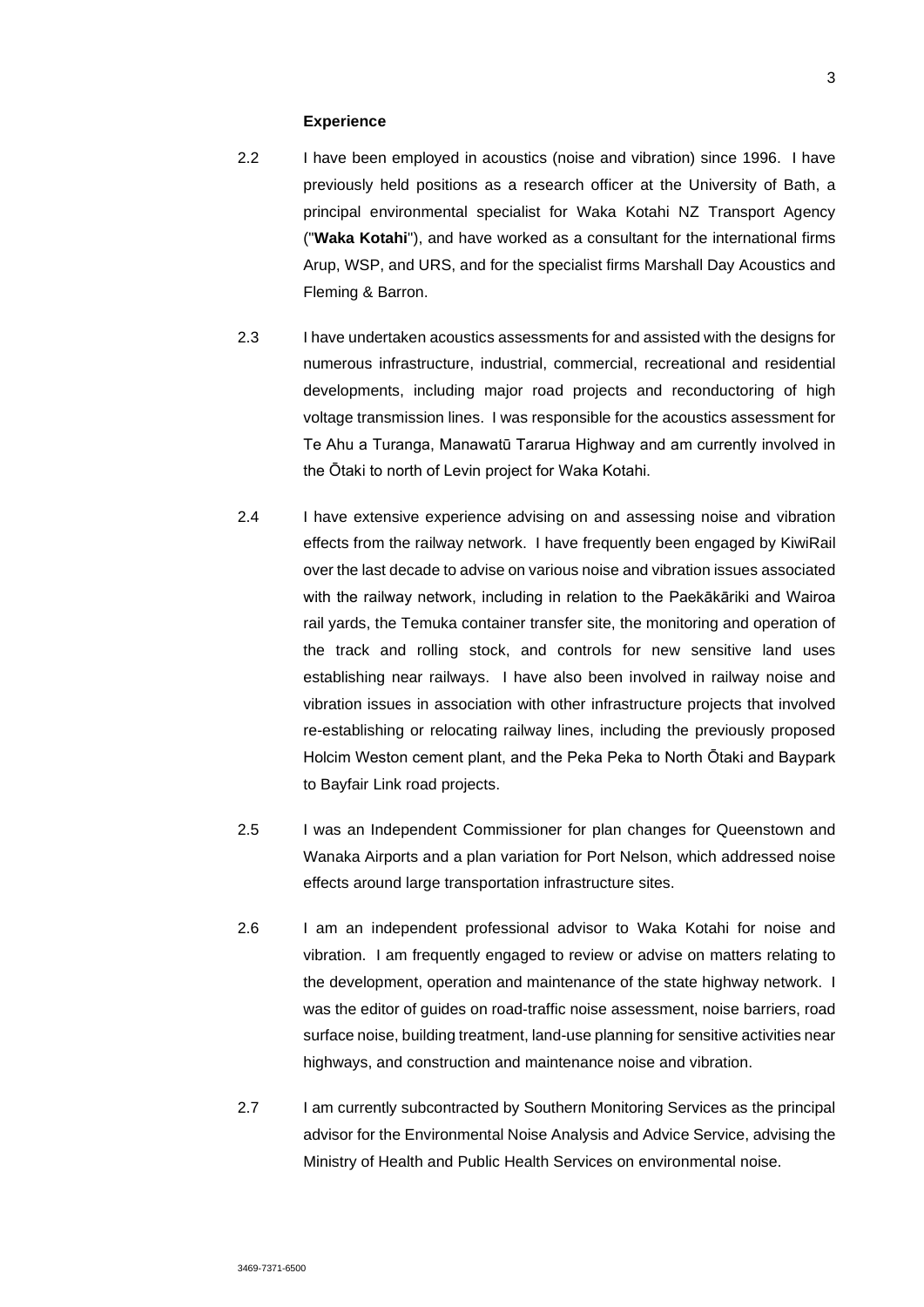2.8 I am a convenor of the New Zealand reference group for 'ISO' acoustics standards, an observer of the 'IEC' committee for acoustics instrumentation standards and a member of joint Australian and New Zealand committees for acoustics standards. I was chair of the 2012 New Zealand acoustics standards review group, chair for the 2010 New Zealand wind farm noise standard revision and member for the 2008 New Zealand general environmental noise standards revision.

### **Involvement in the Freight Hub**

- 2.9 I was engaged by KiwiRail in July 2019 to advise on and assess operational and construction noise and vibration associated with the Freight Hub. For this work I have:
	- (a) undertaken acoustics evaluations for each stage of the multi criteria analysis ("**MCA**") used by KiwiRail to identify the preferred site for the Freight Hub (AEE Volume 2, Appendix F5);
	- (b) advised KiwiRail in developing the indicative site layout for the Freight Hub;
	- (c) attended community meetings at Bunnythorpe School, and online, in July and September 2020;
	- (d) prepared the Acoustics Assessment that was included with the AEE for the Freight Hub (AEE Volume 3, Technical assessment report D);
	- (e) provided input to KiwiRail's section 92 response dated 15 February 2021 (Attachment 7) ("**First Section 92 Response**"); and
	- (f) provided input to KiwiRail's section 92 response dated 28 May 2021 regarding noise and vibration matters (Attachment 6) ("**Third Section 92 Response**").
- 2.10 I have been assisted in this work by Michael Smith of Altissimo Consulting. Mr Smith has reviewed my assessment, deputised for me during parts of the MCA process, and conducted the acoustics computer modelling and measurements.

#### **Code of conduct**

2.11 I confirm that I have read the Code of Conduct for Expert Witnesses contained in the Environment Court Practice Note 2014 and that I agree to comply with it. I confirm that I have considered all the material facts that I am aware of that might alter or detract from the opinions that I express, and that this evidence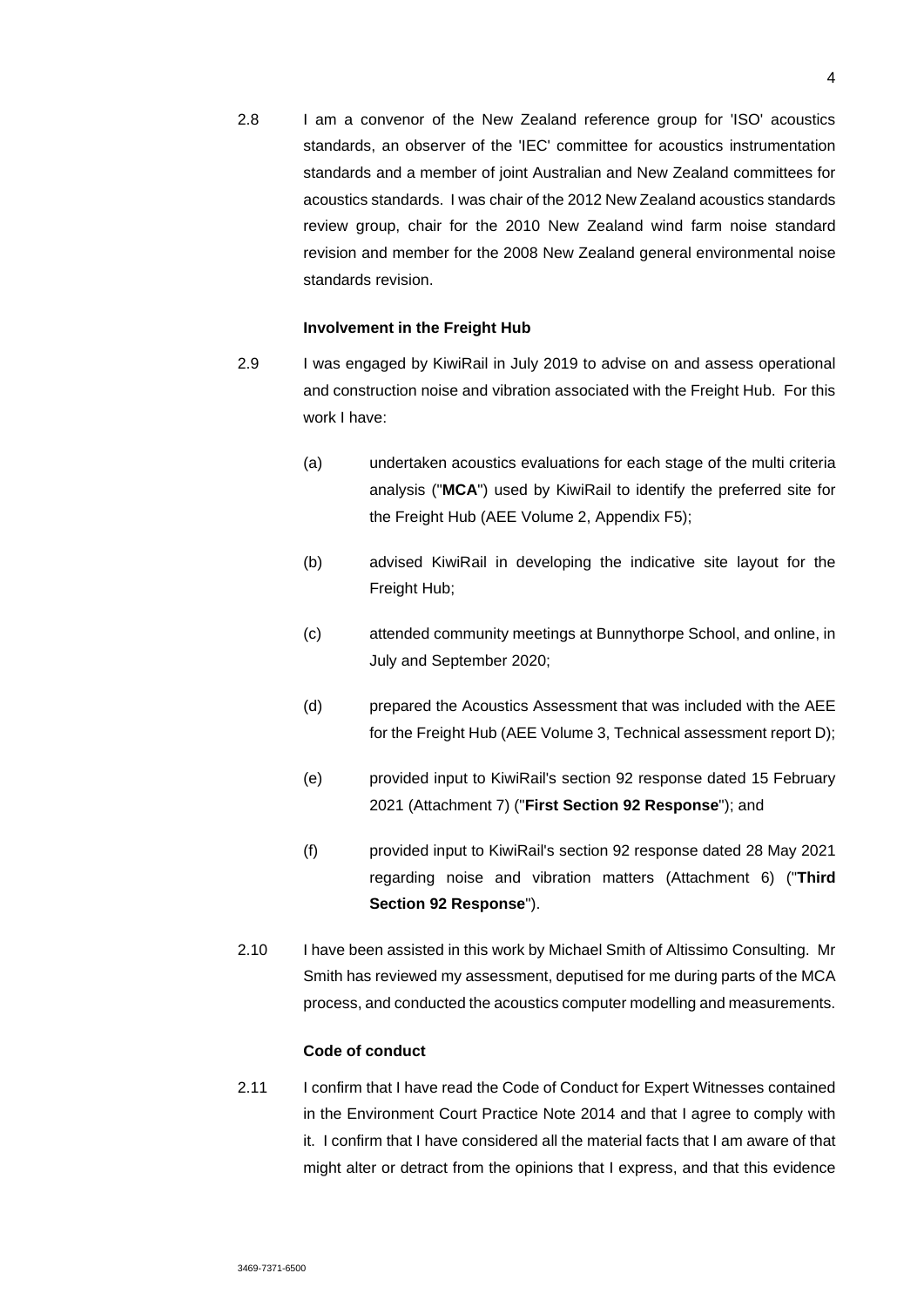is within my area of expertise, except where I state that I am relying on the evidence of another person.

### **3. SCOPE OF EVIDENCE**

- 3.1 This statement of evidence will:
	- (a) provide an overview of the methodology and key conclusions of the Acoustics Assessment;
	- (b) respond to the submissions received that relate to noise and vibration matters; and
	- (c) address relevant matters raised in the Council's Section 42A Report ("**Section 42A Report**").

### **4. METHODS OF ASSESSMENT**

- 4.1 As set out above, my involvement with the Freight Hub has included input to the site selection and development of the indicative design, as well as assessment of the noise and vibration effects of the Freight Hub as it is now set out in the NoR. My work has been iterative in that I have been evaluating potential effects since being engaged at the start of the MCA process in mid-2019, and I have been working with the project team to adjust and develop the indicative design to reduce and mitigate those effects where practicable. This process has contributed to specific elements of the indicative design that are beneficial for noise and vibration as set out in Section 1 of the Acoustics Assessment (also in the response to request 30 of the First Section 92 Response). The Acoustics Assessment and my evidence consider the effects of the Freight Hub, including this configuration of key elements on the site in the indicative design.
- 4.2 My Acoustics Assessment addresses construction and operational noise and vibration effects associated with the Freight Hub. Criteria, potential effects and appropriate assessment methodologies vary for different aspects so I have separately considered:
	- (a) operational noise (on-site);
	- (b) operational noise (road-traffic);
	- (c) operational vibration; and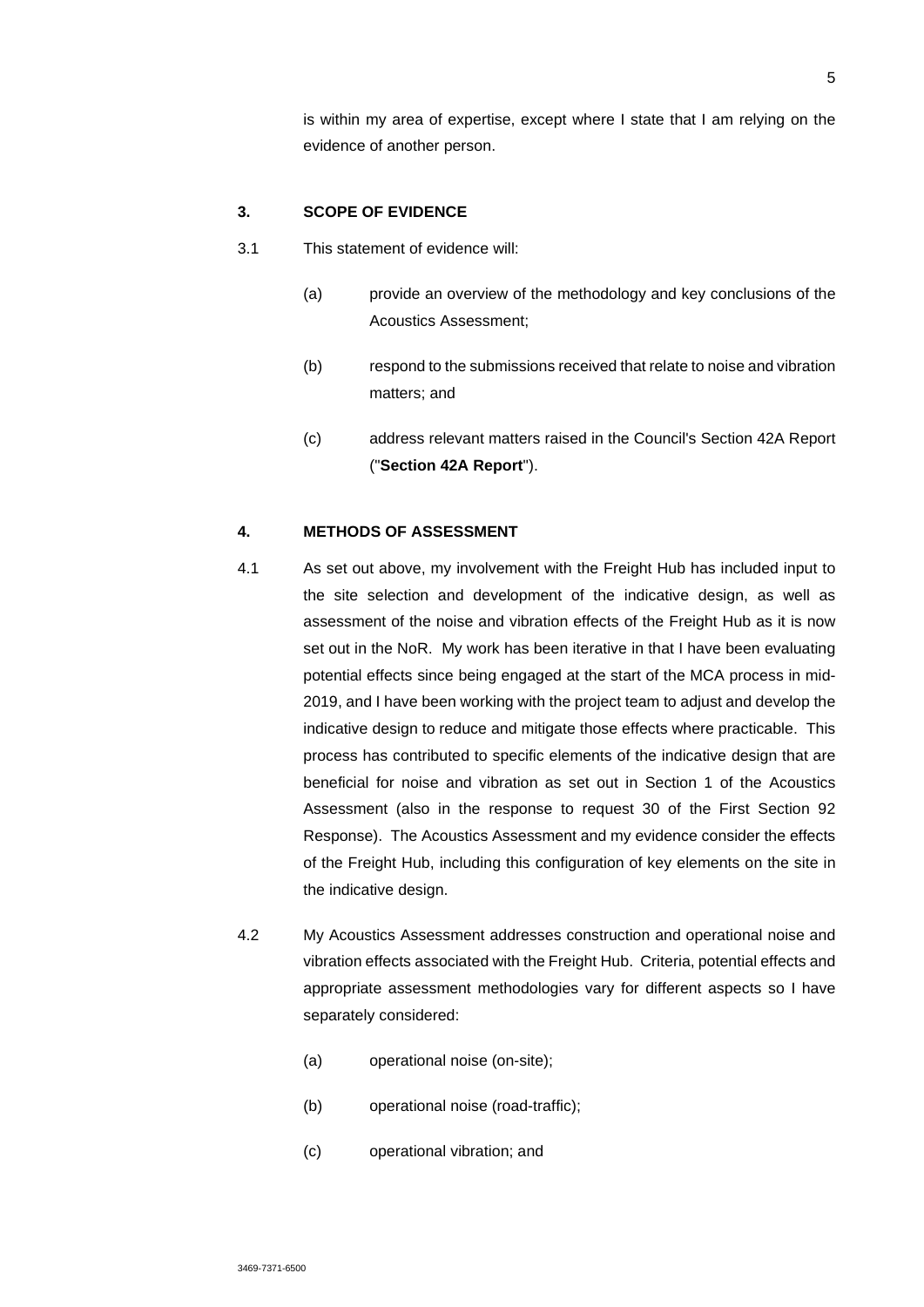- (d) construction noise and vibration.
- 4.3 As set out in Section 1 of the Acoustics Assessment,<sup>1</sup> I have not considered noise and vibration from trains on the North Island Main Trunk ("**NIMT**") that operate in an existing designation authorising that activity, and I have not considered alteration of the national locomotive and wagon fleet to be a practicable option for noise mitigation for this specific site.

### **Operational noise (on-site)**

- 4.4 In the Acoustics Assessment and my evidence, I use the term "on-site" to refer to activity within the Freight Hub, which excludes the new perimeter road and ancillary areas for stormwater retention, noise barriers and landscaping outside the Freight Hub. The Proposed Conditions will set noise criteria for onsite activity in place of underlying District Plan zone rules. While the zone rules can remain a relevant benchmark for establishing criteria, in this case the District Plan exempts most train activity from the noise limits.
- 4.5 There is no standardised method in New Zealand for assessing operational noise from an activity of this nature (being an intermodal freight and distribution hub). I have therefore considered noise effects with reference to a range of analogous standards,<sup>2</sup> and through broader consideration of changes in sound levels and potential sound characteristics. I have adopted progressive noise criteria, with three steps.<sup>3</sup> The first step is to achieve Category A external daytime, evening and night-time noise limits at existing houses. If that is not practicable, the second step (Category B) is treatment of existing houses to be implemented by KiwiRail if required to maintain reasonable internal noise environments. The final step is Category C upper external noise limits not to be exceeded at existing houses. The relevant categories and criteria are set out below in Figure 1.

<sup>1</sup> Technical Report D, dated 23 October 2020, at page 7.

<sup>&</sup>lt;sup>2</sup> Technical Report D, dated 23 October 2020, at page 17, Table 4: airports (NZS 6805), ports (NZS 6809).

<sup>3</sup> Technical Report D, dated 23 October 2020, at page 18, Table 5.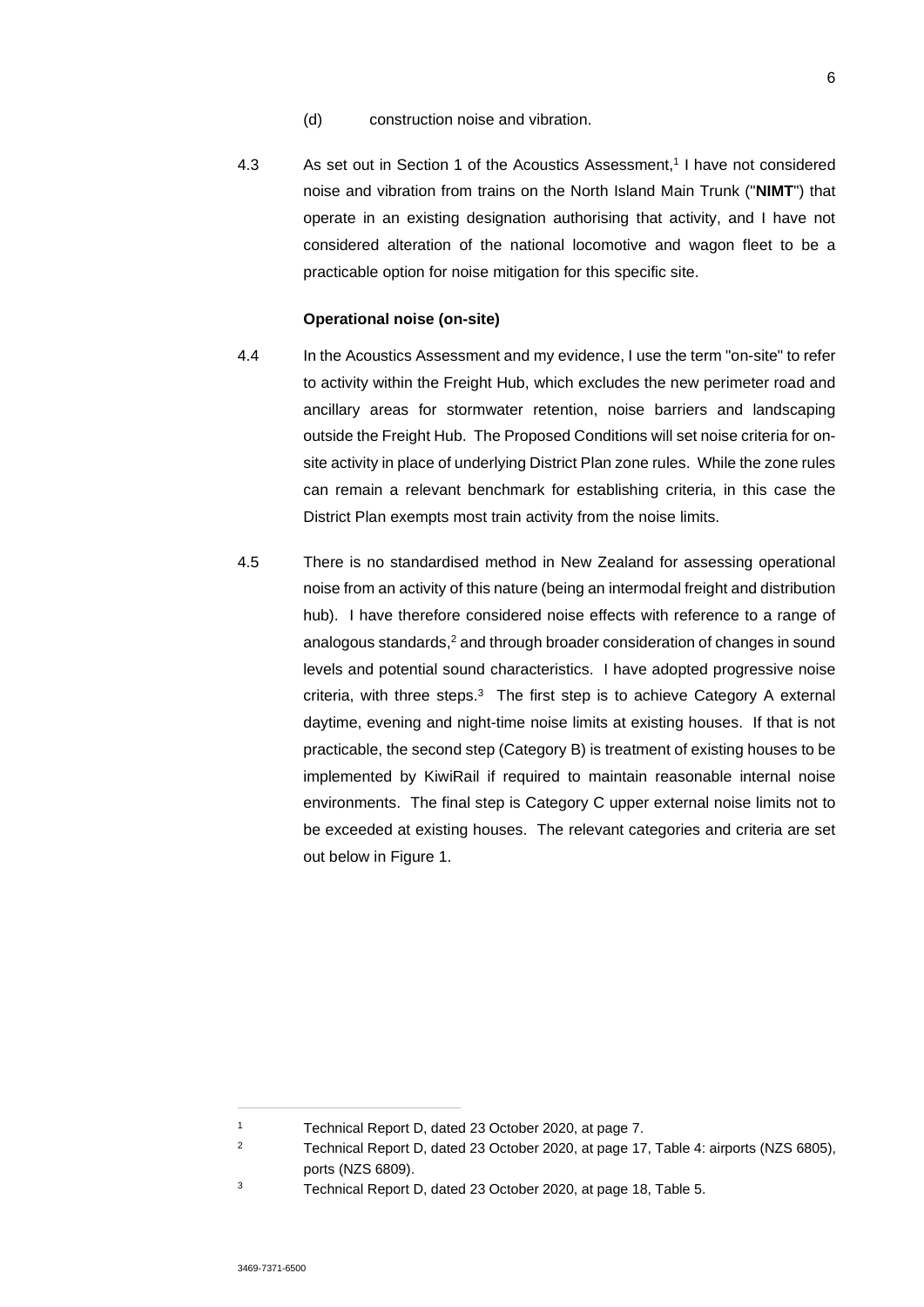|            | <b>Noise criteria</b>                                                                                         | <b>Comments</b>                                                                                                                                                                                                   |
|------------|---------------------------------------------------------------------------------------------------------------|-------------------------------------------------------------------------------------------------------------------------------------------------------------------------------------------------------------------|
| Category A | Day: $<$ 55 dB LAeg(1h)<br>Evening: $<$ 50 dB LAeg(1h)<br>Night: $<$ 45 dB LAeg(1h)<br>Night: <75 dB LAFmax   | Similar to existing noise allowed from the NEIZ. A<br>change from existing Rural Zoned activity (R9.11.1).<br>but noise would remain compatible with residential<br>activity in both rural and residential zones. |
| Category B | Day: 55-65 dB LAeg(1h)<br>Evening: 50-60 dB LAeg(1h)<br>Night: $45-55$ dB $Laeg(h)$<br>Night: 75-85 dB LAFmax | Houses may need to be acoustically treated and<br>mechanically ventilated as necessary to meet a level<br>of 35 dB $L_{Aeq(1h)}$ in bedrooms and 40 dB $L_{Aeq(1h)}$ in<br>other habitable spaces.                |
| Category C | Day: $>65$ dB LAeg(1h)<br>Evening: $>60$ dB LAeg(1h)<br>Night: $>55$ dB LAeg(1h)<br>Night: >85 dB LAFmax      | Freight Hub noise is likely to be incompatible with<br>residential activity.                                                                                                                                      |

*Figure 1: Operational Noise Criteria* 

4.6 Under my direction, my subconsultant Mr Smith has obtained indicative sound level data for the main Freight Hub activities on the selected site, primarily by taking measurements at other existing rail facilities, as set out in Section 5 of the Acoustics Assessment.<sup>4</sup> The main Freight Hub activities measured were:

- (a) rail movements;
- (b) container and log handling;
- (c) refrigerated containers;
- (d) workshop activity;
- (e) truck movements; and
- (f) ventilation plant.
- 4.7 Mr Smith has then prepared a computer model of the Freight Hub and surrounding area to predict noise contours generated by indicative activity.<sup>5</sup> This relates to a busy one-hour period of activity at the Freight Hub ("**Site**") and has been repeated with and without indicative noise barriers around the Site. Details of this modelling are set out in Section 5 of the Acoustics

<sup>4</sup> Technical Report D, dated 23 October 2020, at pages 23 to 27.

<sup>5</sup> Technical Report D, dated 23 October 2020, at page 28, Table 11. The sources considered were a number of locomotive and wagon movements, cut-offs and break squeals, top loaders, forklifts, reefers, road trucks, log loaders, various emissions from workshops, and ventilation fans.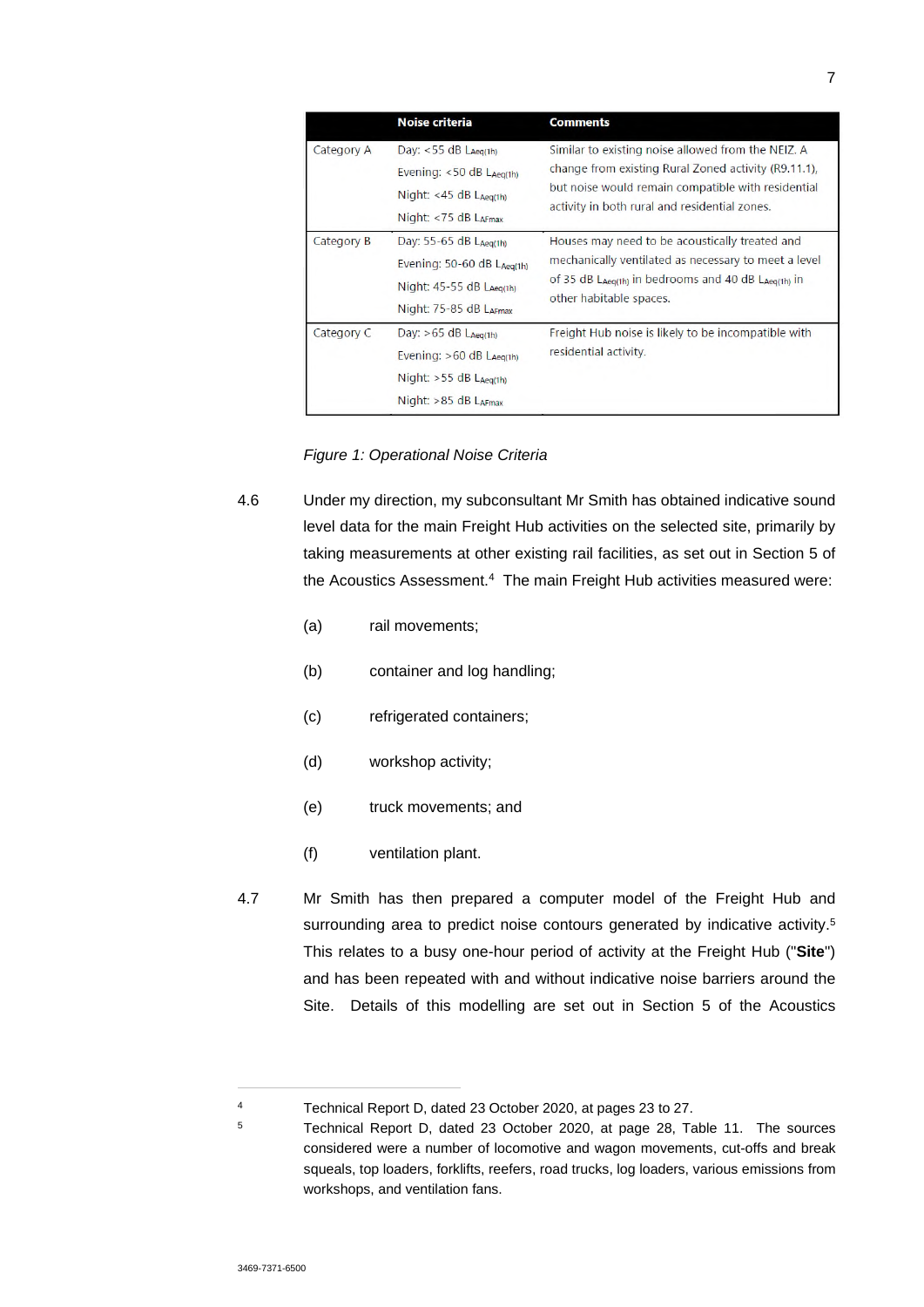Assessment.<sup>6</sup> I have also considered maximum sound levels of short duration events based on the separation distance from activities.

- 4.8 In response to the Third Section 92 Request 11, I arranged for Mr Smith to conduct an additional sound level survey at the Rail yard at Tremaine Avenue ("**Existing Freight Yard**") to specifically capture the sound of coupling during shunting activities. A summary of these additional measurements is attached as **Appendix A**. The individual sound level maxima from coupling are essentially the same as levels previously assessed from other aspects of the Freight Hub and the results do not alter the indicative noise contours, or my assessment findings.
- 4.9 Using the predicted sound levels for operational (on-site) activity I have considered potential effects at houses in the area with reference to the Category A, B and C criteria I have discussed at paragraph 4.5 above, and the existing environment which I describe below.

### **Operational noise (road-traffic)**

- 4.10 I have evaluated operational road-traffic noise from the new perimeter road with reference to criteria in the applicable New Zealand Standard (NZS 6806). The District Plan references NZS 6806 for road-traffic noise, and the new perimeter road falls within the scope of that standard. NZS 6806 sets absolute rather than relative noise criteria to protect people living near roads from sleep disturbance and to provide a reasonable level of residential amenity.<sup>7</sup> I have predicted road-traffic noise at the nearest house to the new perimeter road using a Waka Kotahi online calculator and compared the level with the criteria in NZS 6806.
- 4.11 For roads in the wider area, I have examined future traffic forecasts with and without the Freight Hub to identify roads where the Freight Hub could cause a significant increase in general traffic or trucks in particular. In Section 5 of the Acoustics Assessment, I have identified three sections of road based on 2031 traffic forecasts.<sup>8</sup> In the First Section 92 Response, I repeated this exercise using a traffic forecast for 2041 with the full development of the Freight Hub.<sup>9</sup> For this 2041 scenario, I identified a fourth section of road (part of Railway Road) that may also have a significant increase in trucks as set out in the First

<sup>6</sup> Technical Report D, dated 23 October 2020, at pages 23 to 29.

<sup>7</sup> Technical Report D, dated 23 October 2020, at page 20, Table 6.

<sup>8</sup> Technical Report D, dated 23 October 2020, at page 30, Table 13: 2031 forecast; parts of Stoney Creek Road, Roberts Line, and Kairanga Bunnythorpe Road.

<sup>9</sup> First section 92 response, Attachment 9.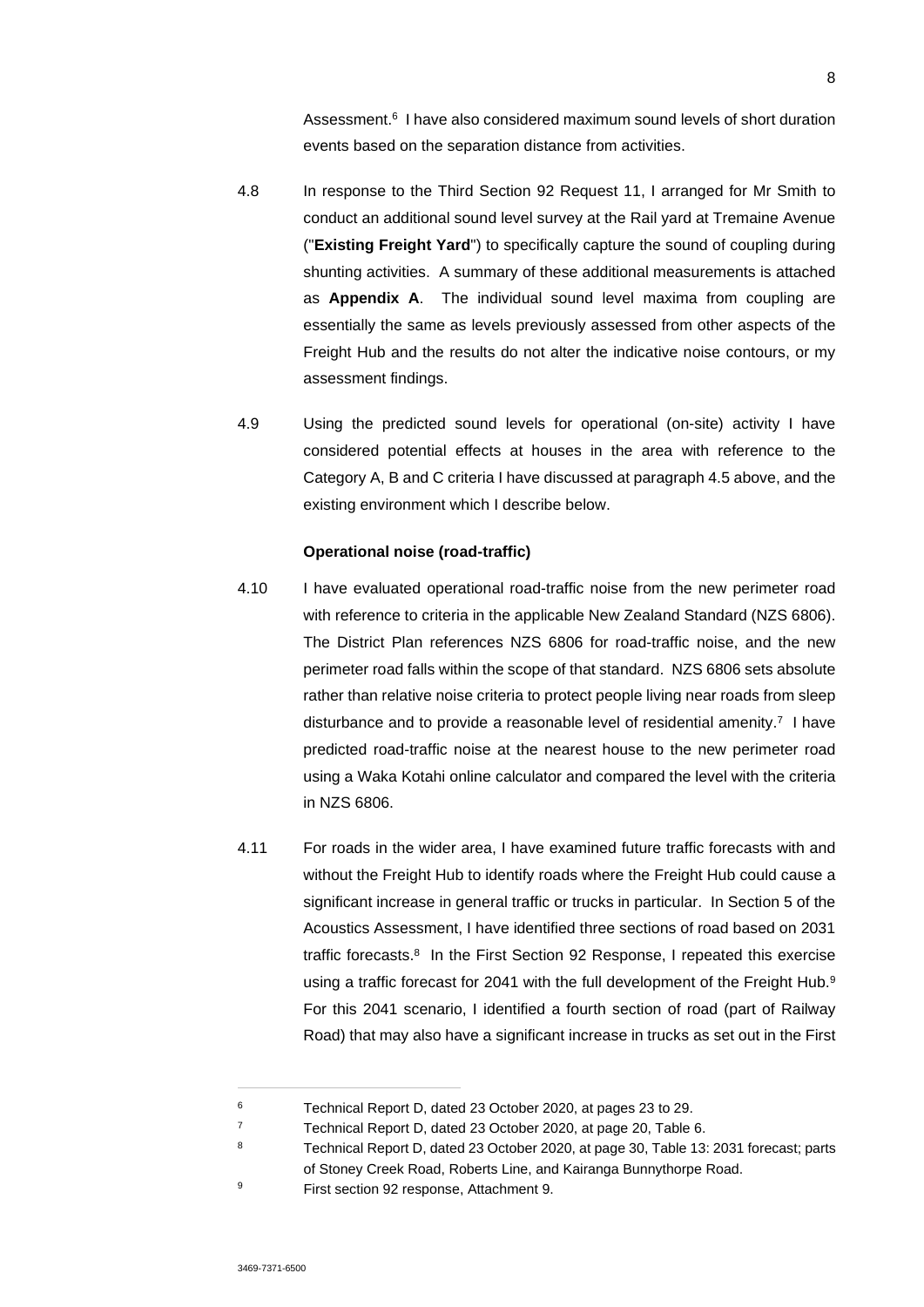Section 92 Response. For each of the roads with significant increases in traffic due to the Freight Hub I have considered the resulting traffic volumes in terms of the nature and classifications of the specific roads.

#### **Operational vibration**

4.12 I have evaluated operational rail vibration with reference to an overseas criterion (Norwegian Standard NS 8176 Class C: 0.3 mm/s vw,95) that is commonly used in New Zealand for both road-traffic and rail vibration, as set out in Section 4 of the Acoustics Assessment.<sup>10</sup> I made a screening assessment to check whether any existing residential dwellings would be close enough to a new section of rail track in the Freight Hub to be at risk of exceeding this guideline criterion, based on indicative data from a previous project.

### **Construction noise and vibration**

4.13 I have adopted criteria from the applicable New Zealand Standard (NZS 6803) to evaluate construction noise,<sup>11</sup> and criteria published by Waka Kotahi (based on international standards) for construction vibration.<sup>12</sup> For both construction noise and vibration, I identified locations where there is risk of exceeding criteria based on typical distances for similar types of activity on previous projects, as set out in Section 5 of the Acoustics Assessment.<sup>13</sup> I then considered the practicality of management measures for construction activity in those specific locations.

### **5. EXISTING ENVIRONMENT**

- 5.1 Details of my assessment of the existing environment are set out in Section 3 and Appendix A of the Acoustics Assessment. My focus is on the noise environment at existing dwellings around the Site. I have considered existing noise in the area based on measurements made over a week at four representative locations, coupled with short duration 'spot' measurements and observations at those four locations together with an additional three locations.
- 5.2 The survey locations along with an indication of District Plan zoning are shown on the following Figure 2, taken from the Acoustics Assessment.<sup>14</sup> The

<sup>10</sup> Technical Report D, dated 23 October 2020, at pages 20 to 21.

<sup>11</sup> Technical Report D, dated 23 October 2020, at page 21, Table 7.

<sup>12</sup> Technical Report D, dated 23 October 2020, at page 22, Table 8.

<sup>13</sup> Technical Report D, dated 23 October 2020, at page 32, Figure 10, and First Section 92 Response, Attachment 7, Figures 12 to 17.

<sup>14</sup> Technical Report D, dated 23 October 2020, at page 11, Figure 1.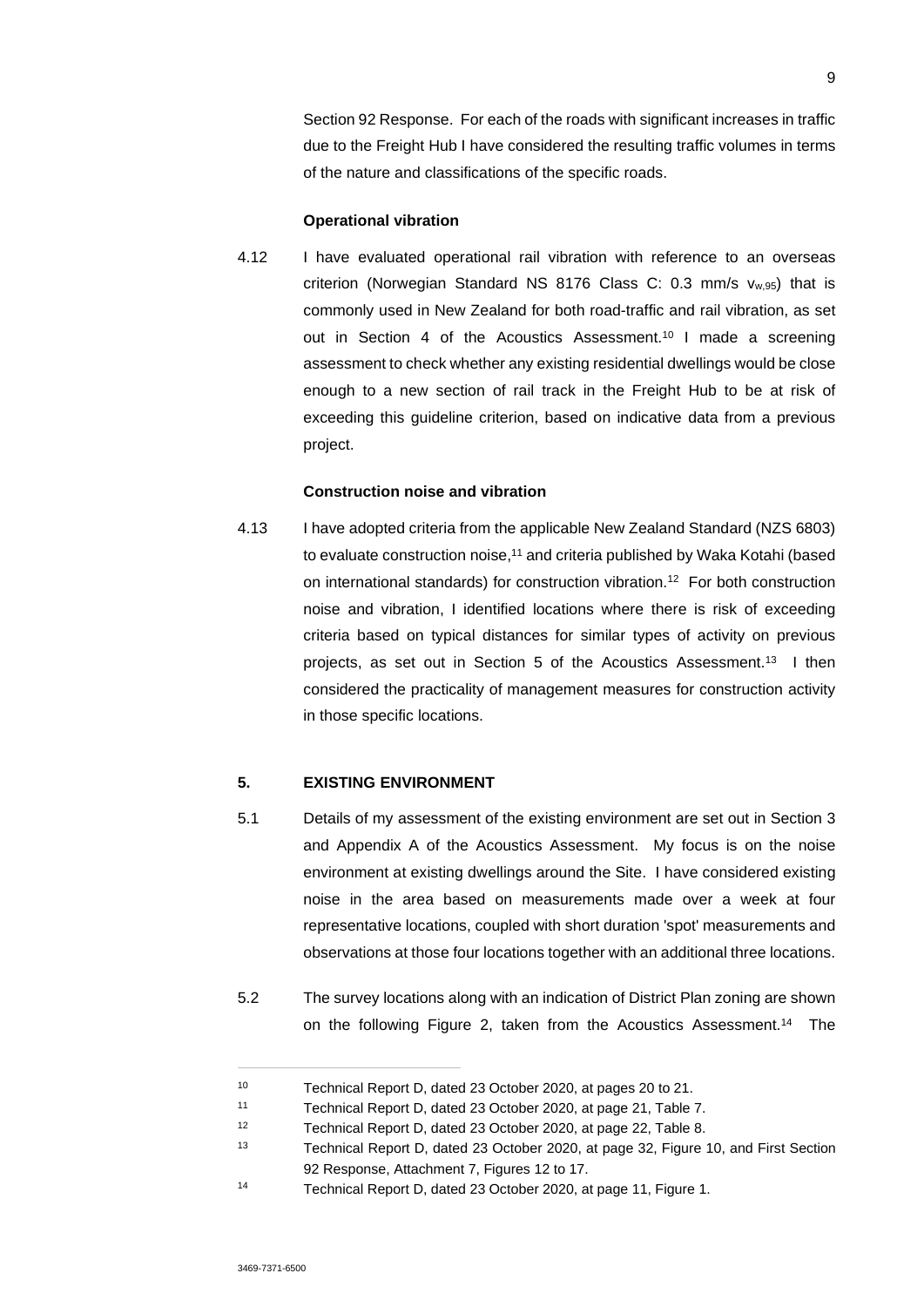measurements were made by Mr Smith, and I have also personally observed the area around the Site on several occasions, including inspection of the locations of nearby dwellings.



*Figure 2: Survey Locations*

- 5.3 I have found that the existing noise environment varies significantly around the Freight Hub Site and between different times of day. Parts of the area are in transition with the ongoing development of the North East Industrial Zone ("**NEIZ**"), whereby progressively more anthropogenic sounds are present. Many occupiers of dwellings in the area surrounding the Site are currently exposed to noise from road, rail, airport and industrial activity, as well as from general environmental sounds. At some locations individual trains, aircraft and trucks can cause relatively high sound levels as they pass.
- 5.4 However, at times and particularly in locations further from existing activity, there can be relatively quiet periods, although not akin to say a remote rural area. Detailed tables and graphs showing the measured sound levels are in the Acoustics Assessment.<sup>15</sup>

# **6. ASSESSMENT OF POTENTIAL ACOUSTIC EFFECTS**

6.1 As summarised below, my assessment focuses on adverse noise and vibration effects from the operation and construction of the Freight Hub, which to some extent are inherent in large infrastructure of this nature.

<sup>15</sup> Technical Report D, dated 23 October 2020, at pages 11 to 15, Tables 1/2, Figures 2 to 7, and Appendix A.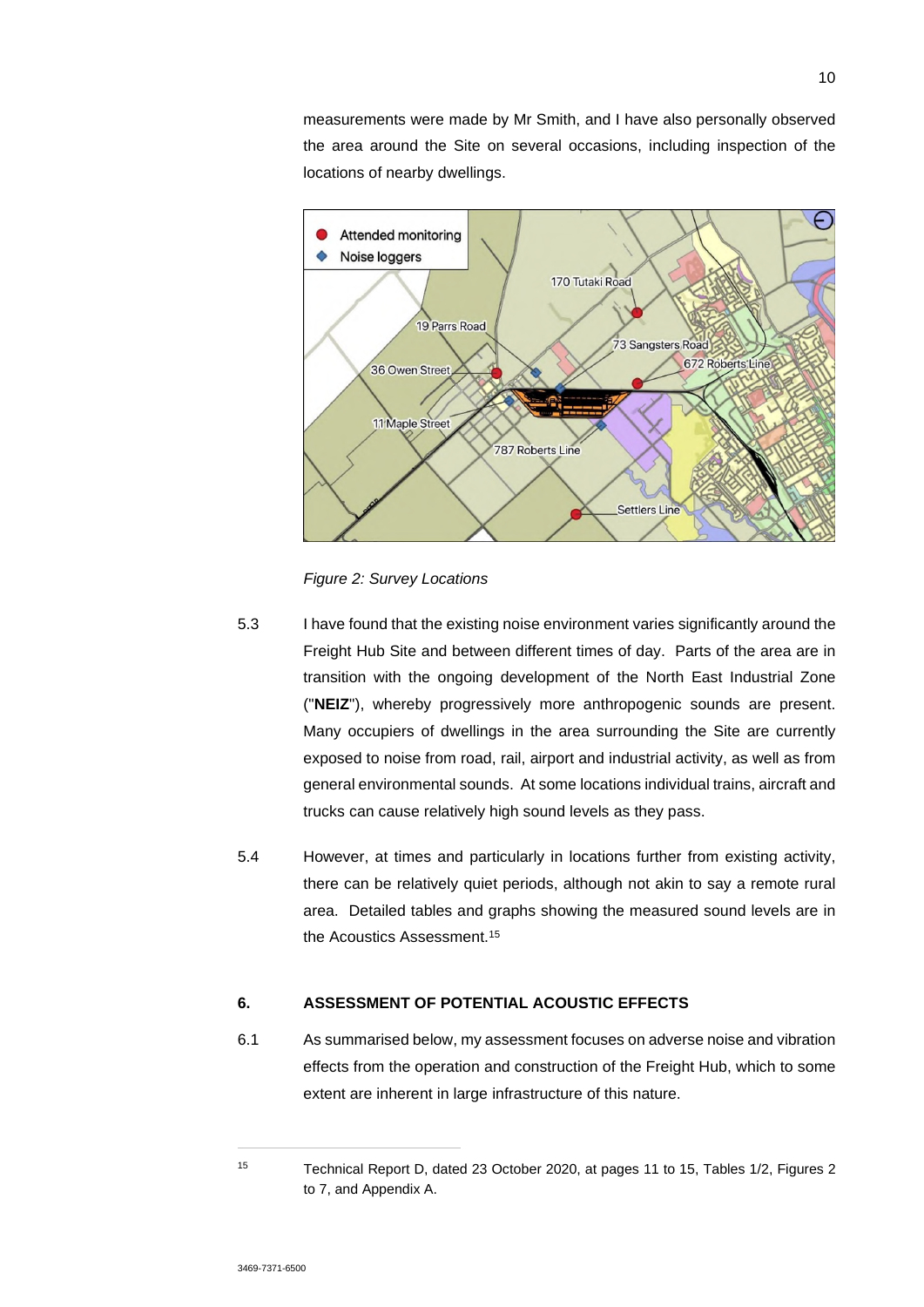#### **Positive effects**

- 6.2 In Section 6 of the Acoustics Assessment, I outline a number of positive noise and vibration effects associated with the Freight Hub.<sup>16</sup> In summary, these are:
	- (a) removal of activity at the Existing Freight Yard is likely to result in reduced noise exposure of nearby houses, particularly to the north;
	- (b) realignment of the NIMT between Roberts Line and Bunnythorpe which consequently enables construction of the east noise barrier will reduce noise and vibration at houses to the east. In particular:
		- (i) the NIMT will be further away from these houses;
		- (ii) the trains will be moving on a flattened section of the NIMT (this section of the NIMT currently undulates significantly but the Freight Hub will be a level site);
		- (iii) the new tracks on the NIMT on uniformly compacted ground will minimise discontinuities and structures likely to give rise to vibration; and
		- (iv) removal of all road crossings over the railway will reduce the need for any bells or use of train horns on that section of the NIMT;
	- (c) removal of a section of Railway Road between Roberts Line and just before Maple Street will reduce road-traffic noise at houses to the east; and
	- (d) closing Roberts Line at Railway Road will result in significantly less traffic to the south on Roberts Line and reduced road-traffic noise affecting nearby houses.

### **Adverse effects**

### *Operational noise (on-site)*

6.3 Without mitigation, as represented in Figure 3 below taken from the Acoustics Assessment,<sup>17</sup> the computer modelling shows the operation of the Freight Hub

<sup>16</sup> Technical Report D, dated 23 October 2020, at page 33.

<sup>17</sup> Technical Report D, dated 23 October 2020, at page 29, Figure 9.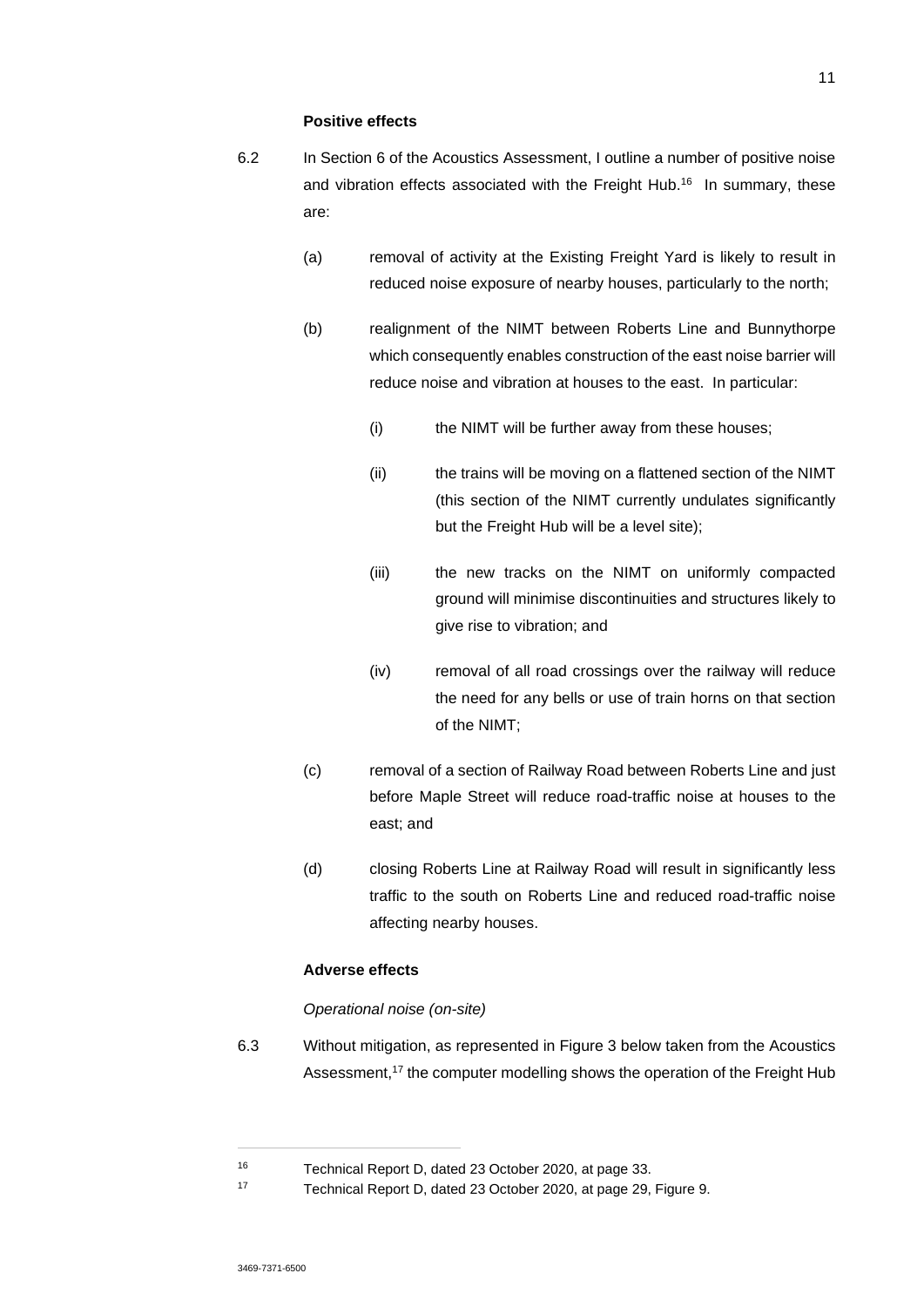could result in noise above recommended Category A criteria<sup>18</sup> over a wide area. In my experience, such noise exposure in this environment would be likely to result in disturbance to residential activities, with the extent being dependent on the specific relationship of each individual house to the Freight Hub and existing noise sources.



*Figure 3: Noise modelling without mitigation* 

*Operational noise (road-traffic)* 

- 6.4 The predicted noise level from road-traffic on the new perimeter road complies with the NZS 6806 Category A criterion. In my opinion, this indicates that while the noise from road-traffic will be clearly audible, it should be at a reasonable level compatible with residential activity.
- 6.5 As set out in Section 6 of the Acoustics Assessment,<sup>19</sup> I have found that changes in traffic volumes on other roads in the wider area that can be attributed to the operation of the Freight Hub, and the associated noise, are within reasonable expectations for the types of road. These roads being classified as arterials or primary collectors (One Network Road Classification), or as a strategic freight route in the District Plan.

### **Operational vibration**

6.6 Due to the separation of the new rail tracks from houses, there should be compliance with the guideline criterion (NS 8176 Class C) based on indicative levels. In my opinion, operational activity should therefore have only minor

<sup>18</sup> Technical Report D, dated 23 October 2020, at page 18, Table 5.

<sup>19</sup> Technical Report D, dated 23 October 2020, at page 36.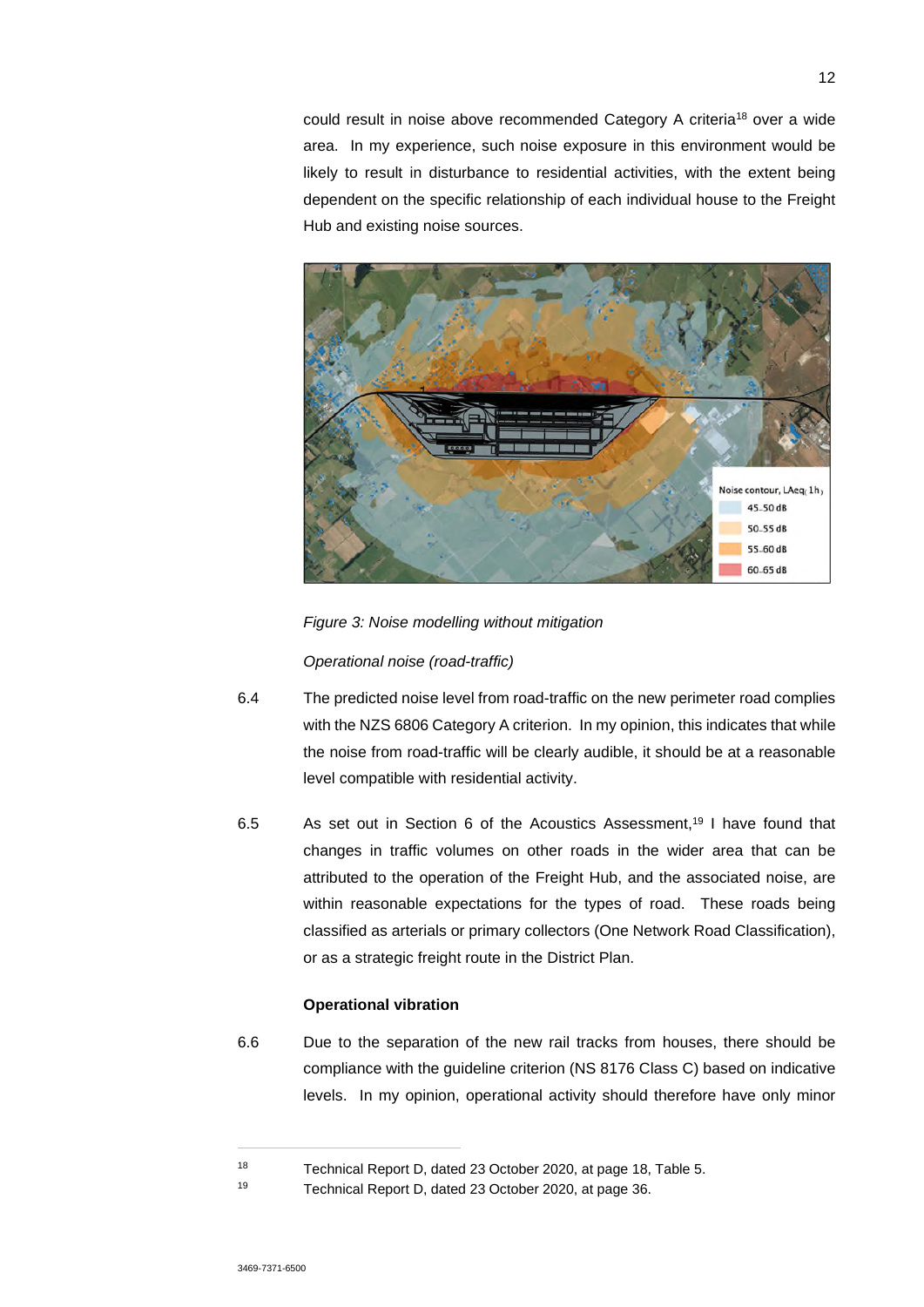vibration effects. Vibration may be felt in some locations, but the majority of people should not be unduly disturbed.

### **Construction noise and vibration**

6.7 With normal good practice management, construction noise and vibration effects should be minor due to the separation of works from most existing houses, the scope to avoid night works in most locations, and the ability to provide mitigation such as permanent or temporary screening, if required.

### **Conclusion on effects without mitigation**

- 6.8 For operational noise (road-traffic), operational vibration, and construction noise and vibration, there should be compliance with criteria with standard controls applied, such as asphaltic road surface/noise barriers, uniform ground and track formation, and a Construction Noise and Vibration Management Plan. For these aspects the activity may be heard and felt, but at reasonable levels that should not cause undue disturbance to most people.
- 6.9 Based on the predictions without mitigation for operational noise from the Freight Hub (on-site), I consider that substantial controls are required to manage noise effects. These controls are discussed in the next section of my evidence.

### **7. MEASURES TO ADDRESS EFFECTS**

#### **Operational noise (on-site)**

- 7.1 A critical outcome of my input to the Freight Hub development has been the inclusion / creation of sufficient space for substantial noise barriers on the east and north boundaries of the Freight Hub, in addition to a more typical 3 metre high noise barrier on the west boundary.
- 7.2 The east boundary of the Site is critical as it adjoins the large open marshalling area, so the indicative design has a 3 kilometre long, 5 metre high noise barrier on this boundary. I anticipate during detailed design that the central part of this noise barrier may be slightly increased in height (to say 7 or 8 metres high) to account for the elevated position of some houses.
- 7.3 The north boundary of the Site is complex as the ground level of the houses on Maple Street are generally higher than the Site. To be effective the noise barrier needs to be located on the higher ground nearer the houses making it 8 metres above the Site (3 metres above the local ground level). For the most affected houses the barriers provide in the order of 5 dB reduction. With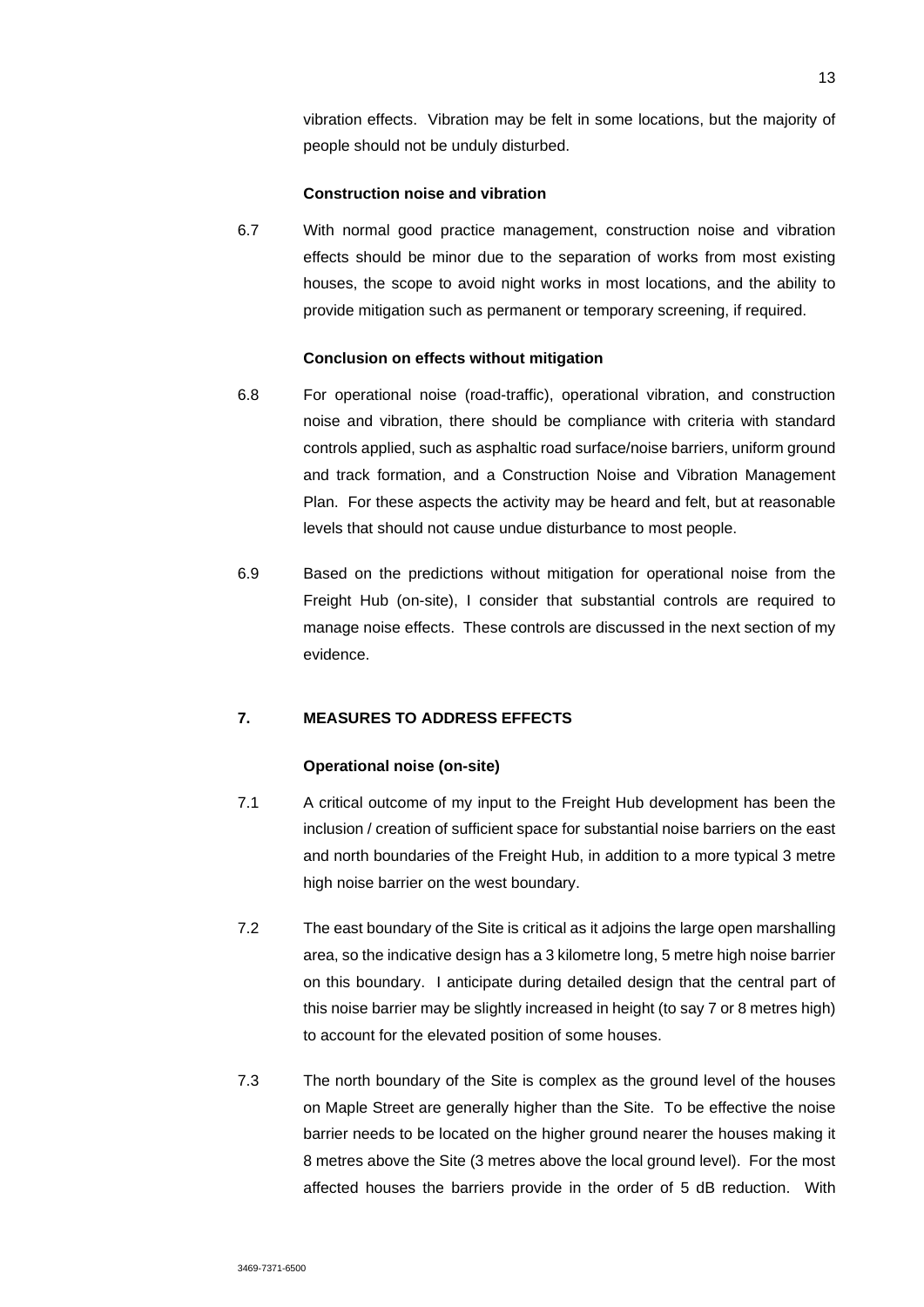appropriate landscaping they should also assist in reducing the perception of noise through visual screening.

7.4 With the above indicative noise barriers, the modelling set out in Section 7 of the Acoustics Assessment shows that predicted noise contours reduce, although guideline criteria would still be exceeded for unconstrained operation with no limit on the type of equipment or timing of activities. These noise contours are shown in Figure 4 below reproduced from the Acoustics Assessment.<sup>20</sup>



*Figure 4: Noise modelling with mitigation* 

- 7.5 I have recommended extensive controls to address noise effects through an Operational Noise and Vibration Management Plan, as required by Proposed Conditions. These controls include:
	- (a) operation in accordance with noise criteria as set out in the Acoustics Assessment;
	- (b) implementation of substantial noise barriers;
	- (c) determination of where Category A noise criteria may be exceeded (at the time of detailed design) and treatment of affected existing houses where required to achieve internal noise criteria;
	- (d) modelling and monitoring of noise and vibration, including permanent noise monitors; and

<sup>20</sup> Technical Report D, dated 23 October 2020, at page 38, Figure 12.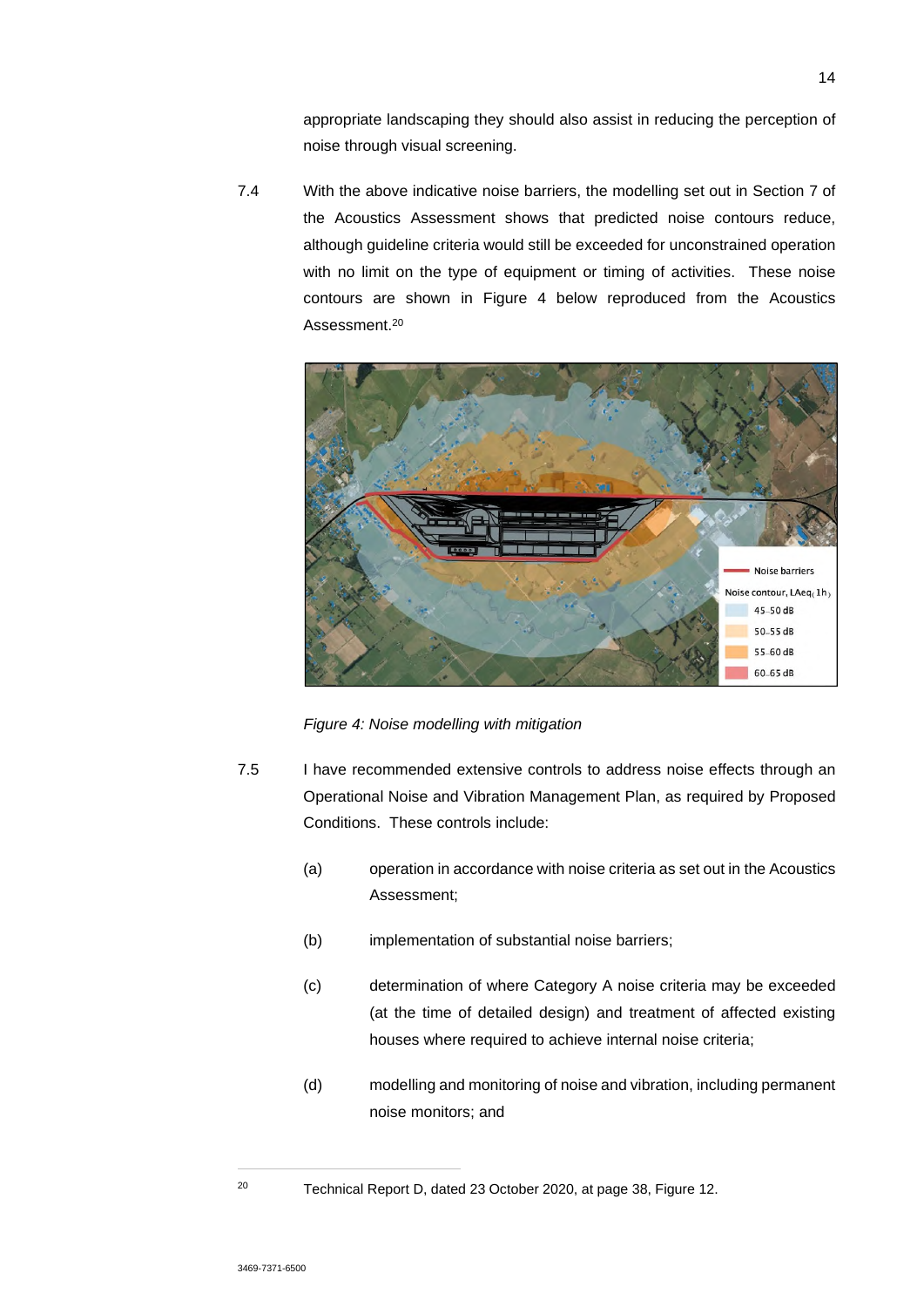(e) good practice site management to avoid unreasonable noise.<sup>21</sup>

#### **Operational noise (road-traffic)**

7.6 As discussed above, I consider that no specific controls should be required for operational road-traffic noise.

#### **Operational vibration**

7.7 As discussed above, I consider that operational vibration should not need further control, but I recommend this should be verified under the Operational Noise and Vibration Management Plan during detailed design and commissioning.

#### **Construction noise and vibration**

- 7.8 I have recommended that construction noise and vibration effects should be managed in accordance with standard practice, including implementation of a Construction Noise and Vibration Management Plan, as required by the Proposed Conditions. The Construction Noise and Vibration Management Plan will include:
	- (a) details of the works including times/days, equipment including any noise / vibration controls, and projected noise and vibration levels;
	- (b) identification of affected dwellings;
	- (c) procedures for monitoring and reporting of construction noise and vibration; and
	- (d) good practice site management.

### **Conclusion on effects with mitigation**

- 7.9 KiwiRail has accepted all of my recommendations for noise and vibration controls, and these are included in the Proposed Conditions.
- 7.10 The Freight Hub will alter the existing noise environment in some areas, and construction and operational activity will be audible over a wide area. However, with the mitigation and controls I have recommended, the residual noise and vibration should be at reasonable levels and effects should be acceptable in this environment.

<sup>21</sup> Technical Report D, dated 23 October 2020, at pages 38 and 39.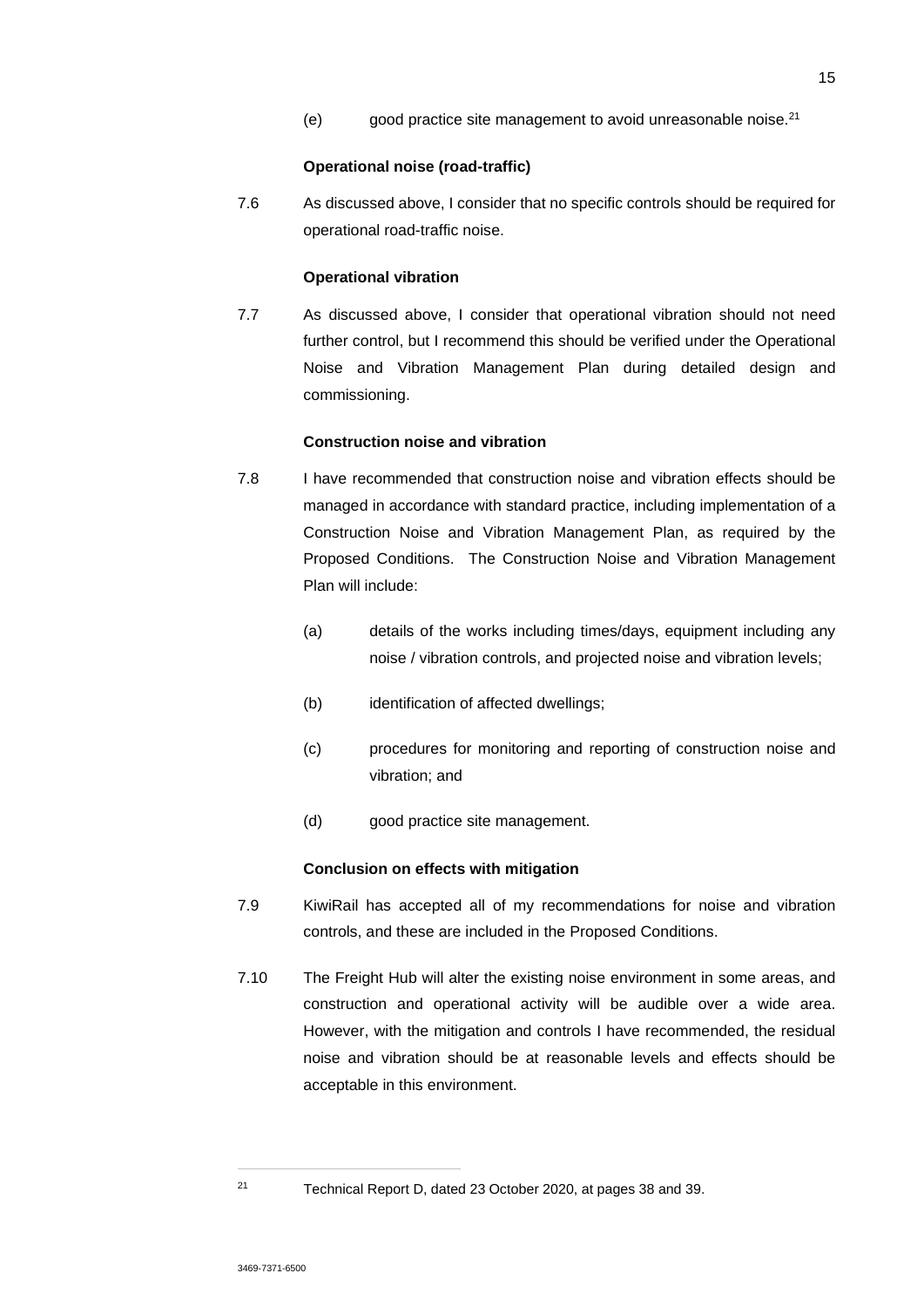### **8. RESPONSE TO SUBMISSIONS**

- 8.1 I have read all submissions relating to the acoustics effects of the Freight Hub. I met a significant proportion of the submitters at two community meetings at Bunnythorpe School in 2020 (some people on both occasions), and from those conversations I was aware of many concerns now raised in the written submissions and had considered them when preparing the Acoustics Assessment. However, there are a number of additional matters that have been raised in written submissions, which I respond to generally by way of themes rather than individual submissions.
- 8.2 In terms of general matters, several submitters raise concerns around construction noise and vibration. In my opinion, the Proposed Conditions<sup>22</sup> are appropriate to manage the effects of construction noise and vibration as discussed in submissions. Various submitters also raise concerns about offsite road-traffic noise associated with changes to the network and traffic generated by the Freight Hub. I have set out above why I consider the Freight Hub will result in reasonable levels of off-site road-traffic noise with no specific controls required.

### **Site selection**

- 8.3 Many submissions raise general concerns about adverse noise effects, particularly operational noise (on-site). This Site is relatively near to numerous existing residential properties and the operation of the Freight Hub will unavoidably change the existing noise environment. In the Acoustics Assessment and my evidence above, I have set out measures I have recommended to mitigate operational noise (on-site) and my finding that the resulting noise should be at reasonable levels.<sup>23</sup> However, there will still be a change to the noise environment currently experienced by many residents as a consequence of developing the Site.
- 8.4 Some submitters raise concerns that this location for the Freight Hub was not the best option in terms of operational noise effects. I provided information on noise effects to inform the site options assessment, with noise and vibration one of many considerations in choosing the preferred site. While other sites may have affected fewer people and had lesser noise effects, this consideration was balanced against other factors such as ecological effects, the proximity to industrial areas, and ability to efficiently integrate with the wider

<sup>22</sup> Evidence of Karen Bell, dated 9 July 2021, at Appendix 1.

<sup>23</sup> Technical Report D, dated 23 October 2020, at page 41.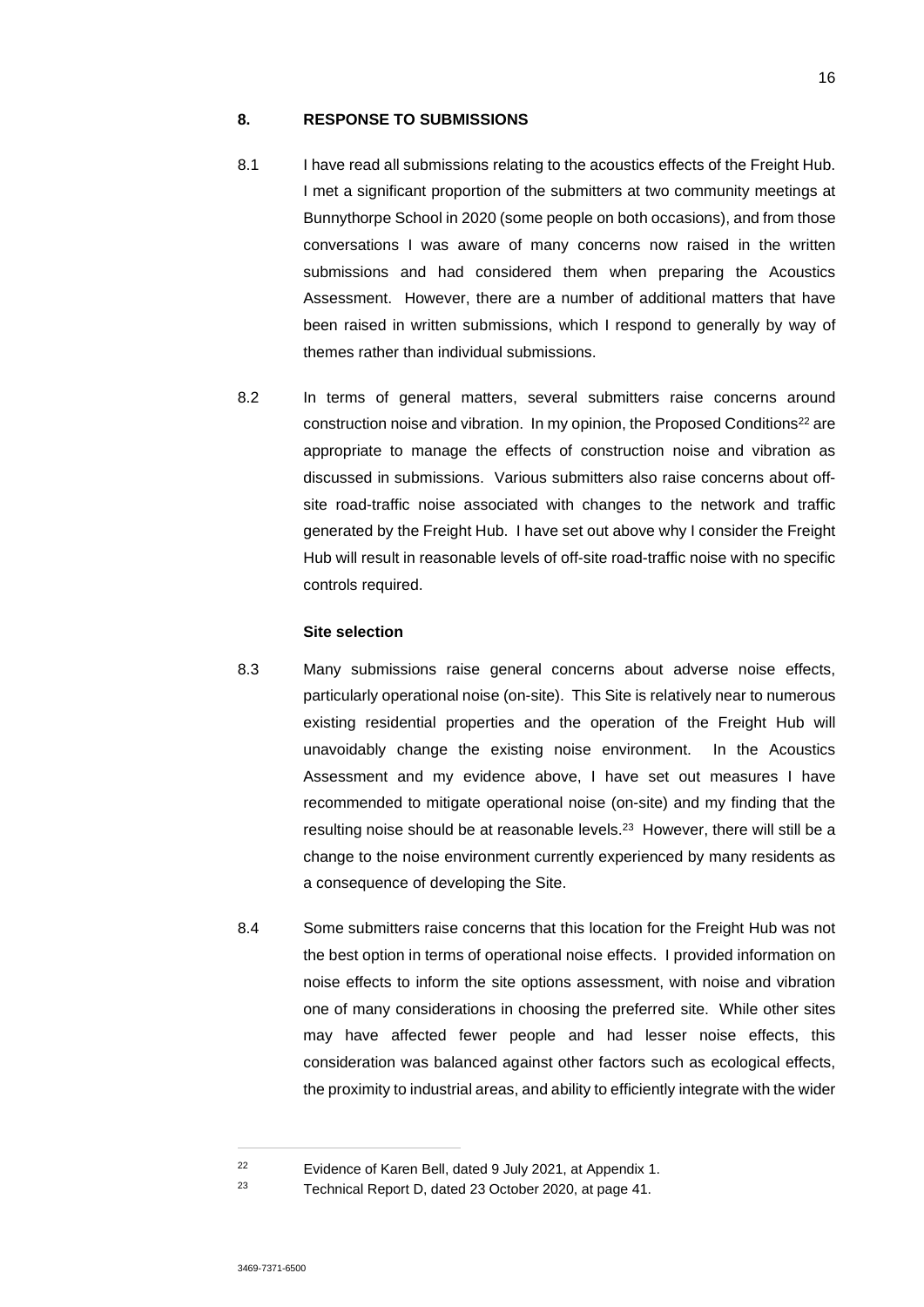transport network. Further detail on the site selection process is set out in the evidence of Ms Poulsen and Ms Bell.

### **Curfew**

- 8.5 There are numerous submissions that seek to limit hours of operation of the Freight Hub by introducing a curfew with no activity at night. The evidence of Mr Moyle explains why it is essential to KiwiRail for the Freight Hub to be able to operate at all times.<sup>24</sup>
- 8.6 In terms of noise, some Freight Hub operations can be conducted in compliance with the Category A night-time noise criteria, set to avoid sleep disturbance. Such Freight Hub operations may include indoor activity, activity further from houses and lower noise generating vehicles and equipment. I do not consider there to be a valid reason to prevent such activity on the basis of noise effects.
- 8.7 For other activity that does not comply with the external Category A noise limits, the proposed operational noise (on-site) Category B criteria, would require houses to be treated to avoid sleep disturbance inside bedrooms. This process would occur through the Operational Noise and Vibration Management Plan as required by the Proposed Conditions. Again, if the noise effect is managed in this way, I consider it appropriate to allow this activity at night.

### **Detailed information**

8.8 Many submitters have raised concerns around the level of details in the Acoustics Assessment (including in relation to night operations). In my opinion, the level of detail that submitters appear to be seeking should be provided at a later stage with Outline Plans, as the Freight Hub design is developed. I consider the level of detail in the Acoustics Assessment at this time to be sufficient to assess the envelope of noise effects, to establish the controls required as designation conditions and to have confidence there is sufficient space for practicable noise mitigation. I have been involved in notices of requirement for several state highway designations, without developed designs.<sup>25</sup> In my experience, it is normal in these cases for there to be only indicative designs rather than detailed designs at the time of the NoR.

<sup>24</sup> Evidence of Todd Moyle, dated 9 July 2021, at Section 7.

<sup>25</sup> Warkworth to Wellsford, Woodend Bypass, Hamilton Southern Links.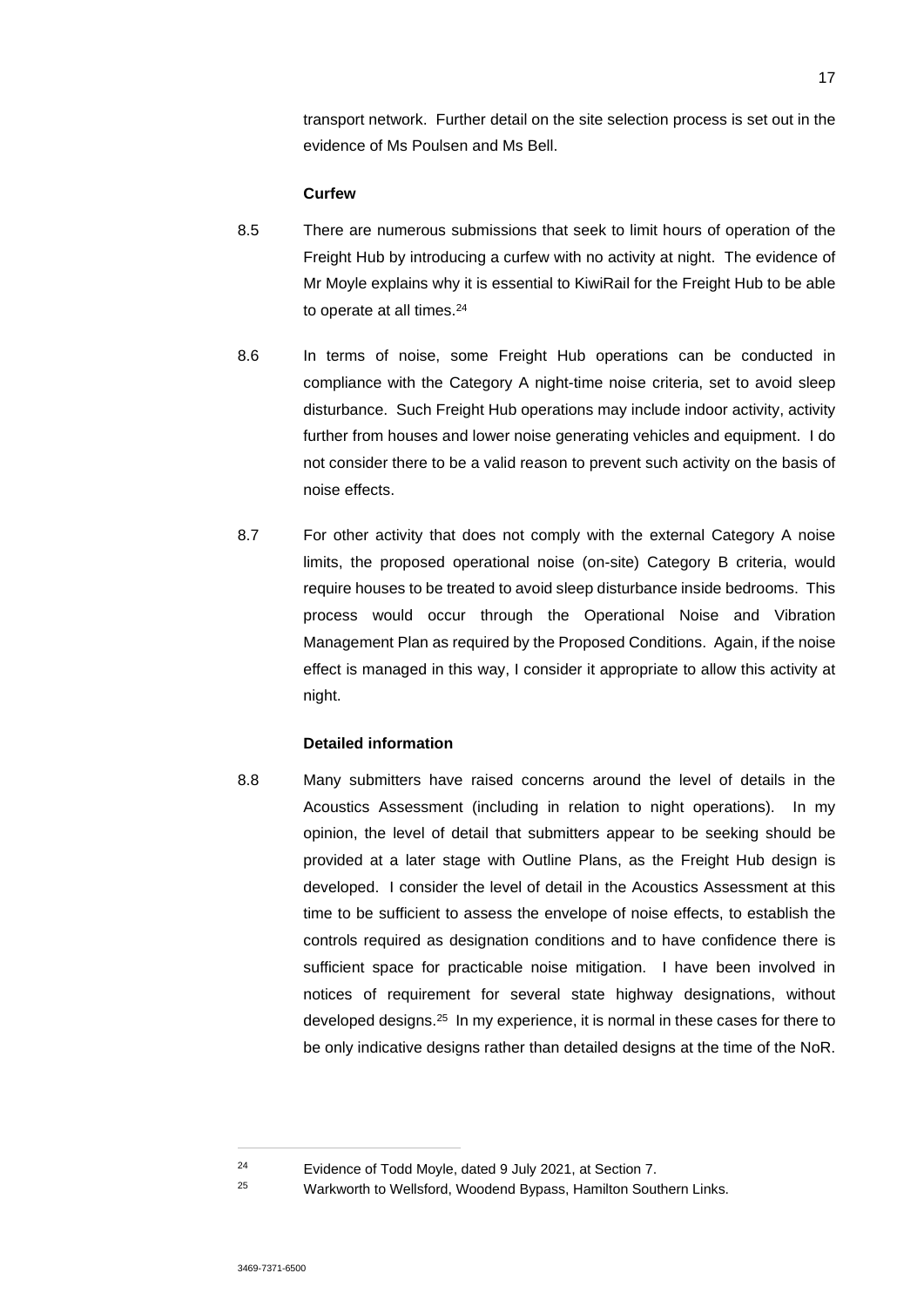#### **Personal health conditions**

8.9 Several submissions refer to personal health conditions that may cause or contribute to increased noise sensitivity of some residents. I do not have specific expertise in personal health. As is normal for environmental noise assessments, my evidence is based on criteria for community response to noise. I understand from an RMA perspective that the approach is to treat noise sensitivity based on normal responses.

#### **Noise barriers**

- 8.10 Various submitters seek for the indicative noise barriers to be established early in the construction process, although Glen and Karen Woodfield (Submitter 6) seek the opposite. In my opinion, noise barriers would provide a noise benefit if constructed early, as they would reduce construction noise and NIMT noise. However, the east noise barrier cannot be built until Railway Road is closed and the NIMT is moved, which, as set out in Mr Skelton's evidence, in turn need stormwater ponds, various earthworks and the new perimeter road to be completed.<sup>26</sup> I recommend that noise barriers be constructed as early as possible in the construction programme, but anticipate there will be practical constraints dictating the earliest timing for at least some parts of the barriers.
- 8.11 The earliest practicable timing for the construction of each noise barrier should be set out in the Operational Noise and Vibration Management Plan once the detailed design has been undertaken. I expect the north barrier by Maple Street will be constructed at an early stage before most other works, but the east and west barriers would be at a later stage. After construction for stormwater, earthworks, perimeter road, and NIMT, the east and west barriers should be constructed before further works on the Site. Any temporary localised barriers required to reduce construction noise would be identified in the Construction Noise and Vibration Management Plan.
- 8.12 Glen and Karen Woodfield seek that the indicative north noise barrier be realigned to the south away from the boundary with Maple Street houses. The north noise barrier location is constrained by the topography and to be effective it needs to be near the property boundary at both the east and west ends of Maple Street properties. However, towards the east there is scope for some refinement of the alignment. I have shown in Figure 5 below noise contours from the current noise model above an alternative illustrative barrier alignment. The practicality of this alternative alignment would need to be confirmed through detailed design and it needs to be adjusted to allow for the perimeter

<sup>26</sup> Evidence of Mike Skelton, dated 9 July 2021, at Section 7.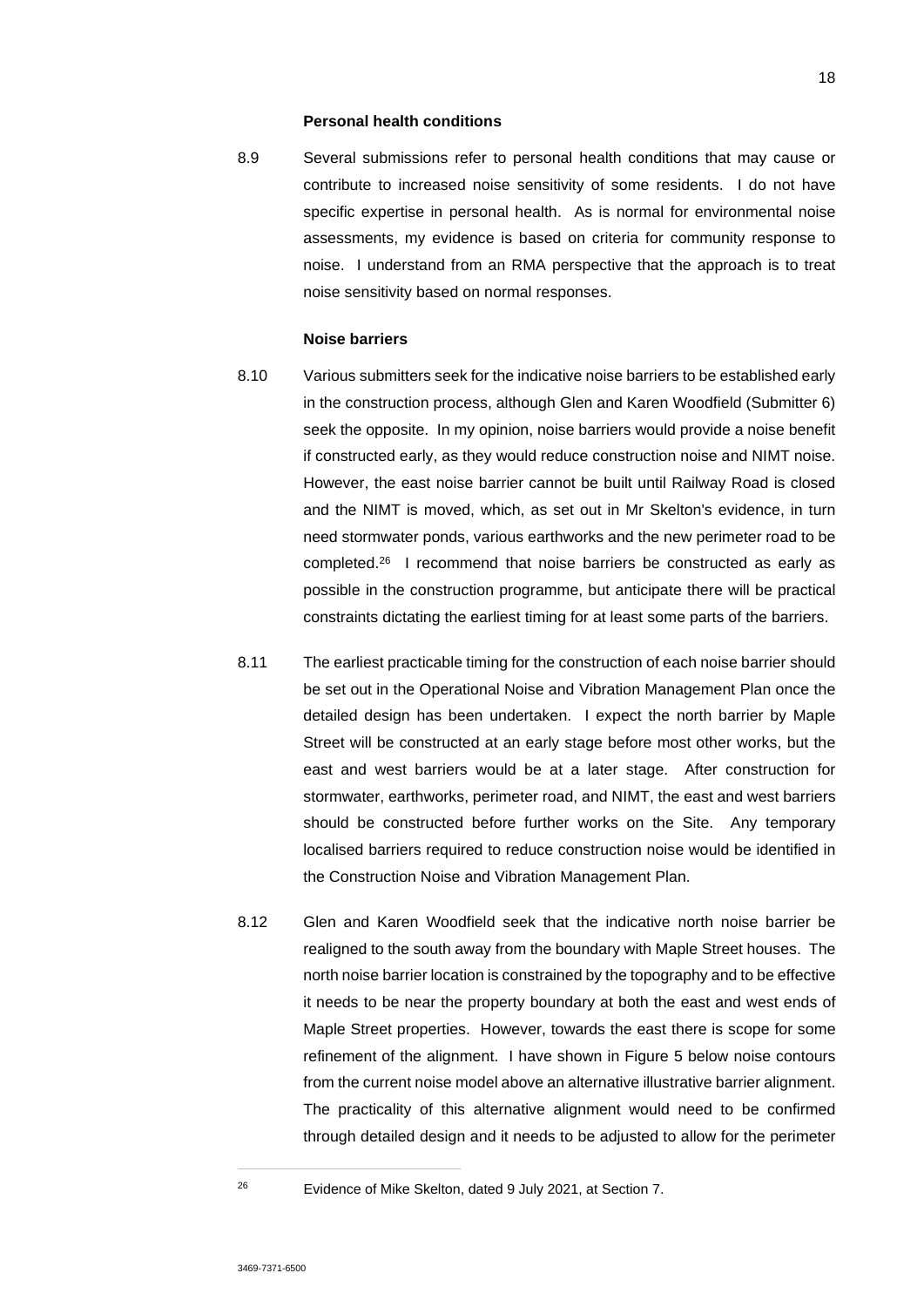road. However, this indicates that there should be scope to refine the location of the bund away from some houses during detailed design.



Noise wall near site boundary

#### *Figure 5: Alternative positioning of the north noise barrier*

8.13 Helen and Pita Kinaston (Submitter 27) seek that the indicative west noise barrier to be realigned to the west of the new perimeter road, rather than along the boundary of the Freight Hub east of the new perimeter road. In this location the new perimeter road is in the order of 2 metres lower than the Freight Hub, primarily due to the existing height of Roberts Line at its proposed intersection with the new perimeter road. Therefore, a 3 metre high noise barrier to the west of the new perimeter road would only extend approximately 1 metre above the ground level of the Freight Hub and would not provide effective acoustics screening for vehicles and equipment operating along the west of the warehouse buildings. I therefore recommend the west noise barrier should remain at the Freight Hub boundary.

### **North Island Main Trunk**

8.14 Several submissions raise concerns about noise and vibration from trains on the NIMT in the general area, including effects of longer trains and more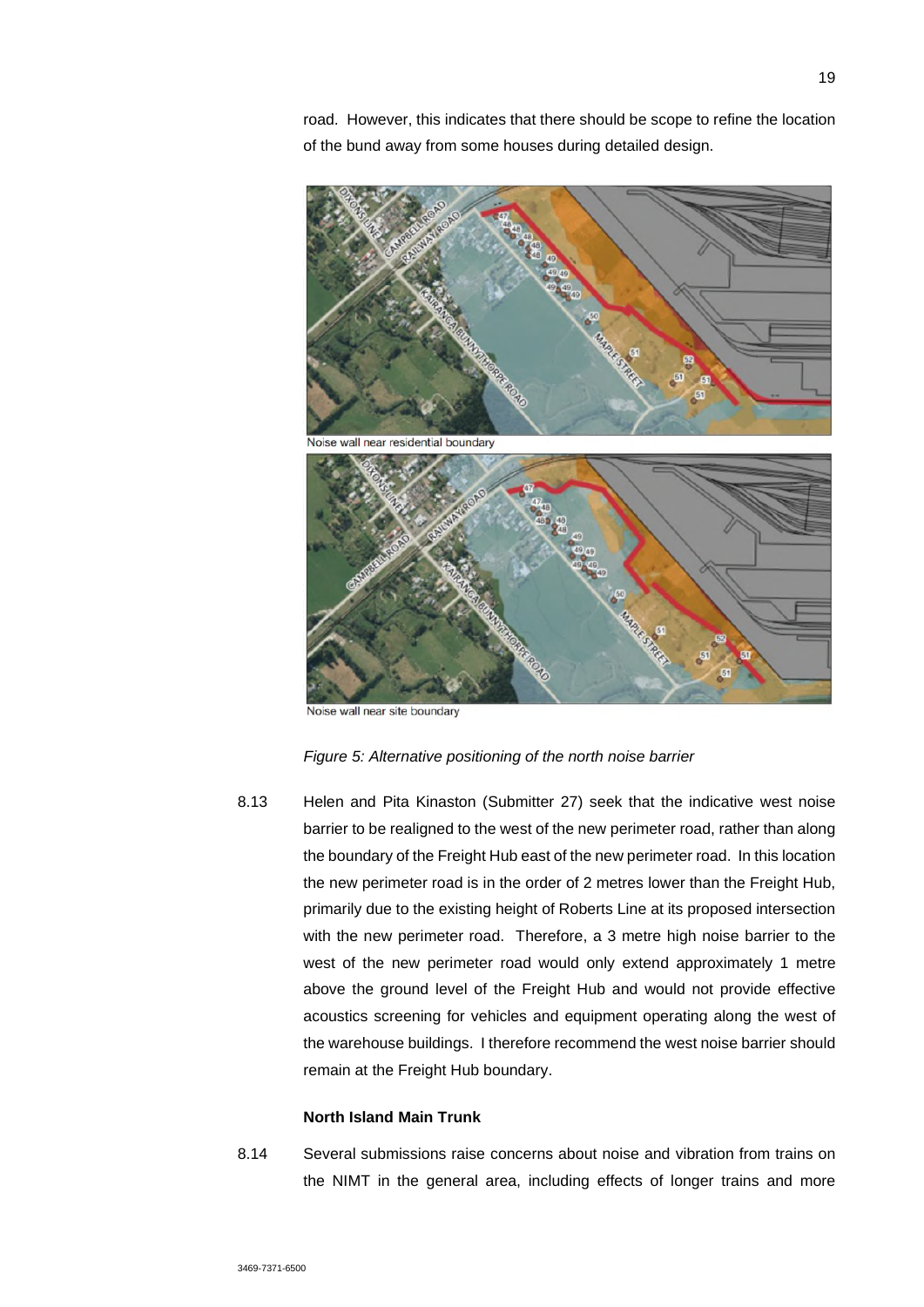frequent trains. Letitia Stick (Submitter 39) questions why noise barriers do not extend from Palmerston North to Fielding. I have not considered these matters in my assessment as trains on the NIMT are operating in an existing designation authorising that activity.

8.15 Some submissions raise concerns with vibration from the portion of the NIMT through the Site. As set out in the Acoustics Assessment, vibration at the nearest houses to the east should significantly reduce due to the improved standard of the new NIMT alignment further from houses.<sup>27</sup>

### **MidCentral District Health Board ("MDHB")**

- 8.16 Vern Goodwin advised MDHB (Submitter 94) on environmental noise. I met Mr Goodwin to discuss issues he had identified, prior to the MDHB submission being lodged. I agree with Mr Goodwin (MDHB submission point 6) that KiwiRail should offer to meet the costs of treating houses if necessary to comply with the proposed criteria. This is required under the Operational Noise and Vibration Management Plan in the Proposed Conditions. I also agree with Mr Goodwin (MDHB submission point 7) that KiwiRail should adopt the Best Practicable Option to avoid unreasonable noise. This should be implemented under the Operational Noise and Vibration Management Plan and the Construction Noise and Vibration Management Plan as required by Proposed **Conditions**
- 8.17 There is one technical matter where Mr Goodwin and I appear to disagree to some extent. This relates to the application of a penalty for special audible characteristics ("**SACs**") as raised in MDHB submission point 4. I also discussed essentially the same issue in the response to the First Section 92 Request for requests 18 and 19.
- 8.18 I agree with Mr Goodwin that sounds with SACs can cause more annoyance and these are normally (but not always) subject to a penalty to account for this effect. Typically, the penalty can be the addition of 5 dB to a noise level before determining compliance with a noise limit. The application of a penalty can be triggered by either subjective or objective evaluations.
- 8.19 A key reason I have recommended that the Freight Hub should not be subject to penalties for SACs is that normal railway noise has audible characteristics, and in my experience there are frequently conflicting subjective evaluations of whether particular characteristics constitute SACs. In some cases, such as for tonality, an objective evaluation can be used to resolve conflicting subjective

<sup>27</sup> Technical Report D, dated 23 October 2020, at page 33.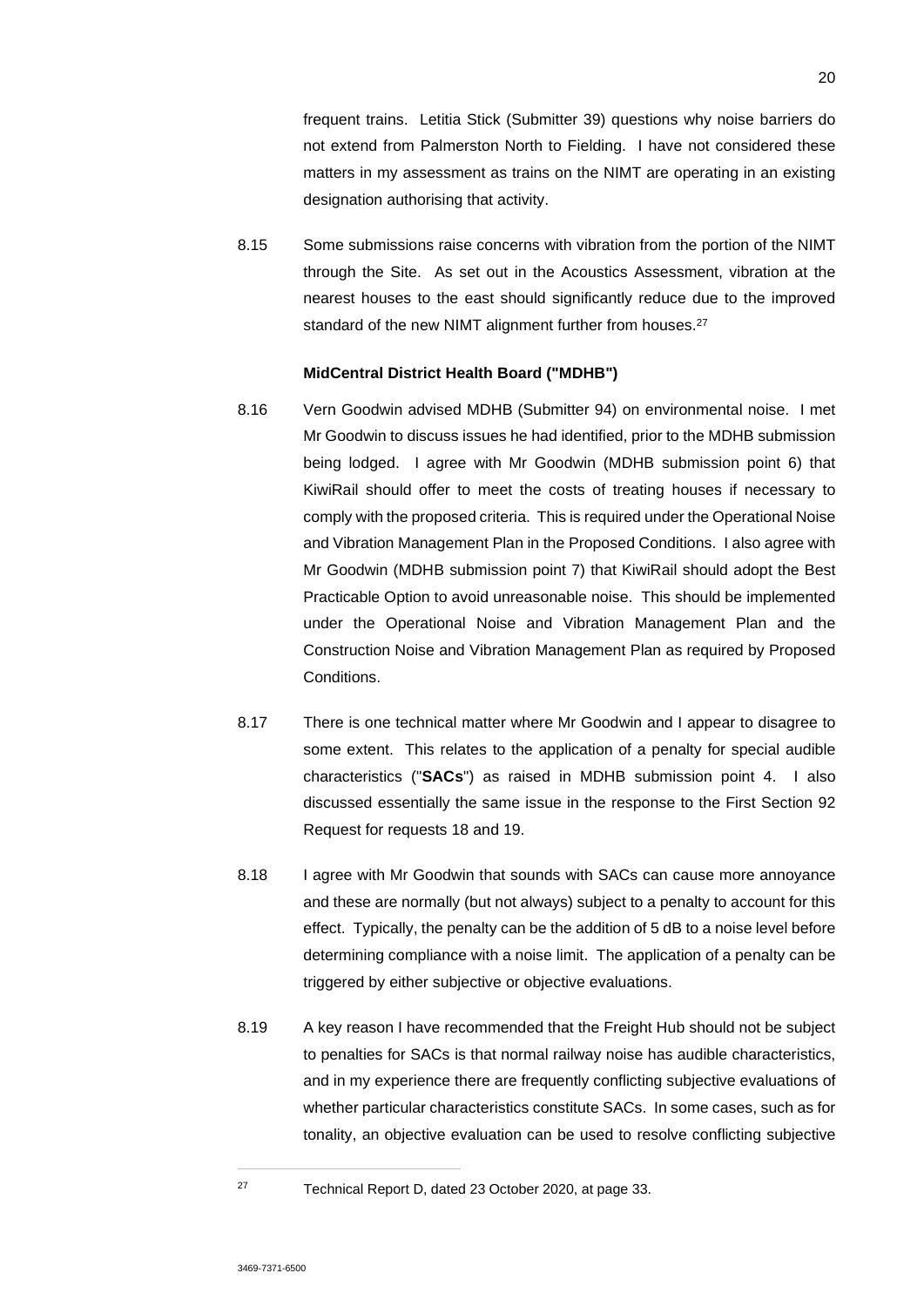evaluations, but in other cases there is no objective method. The operational noise criteria I have proposed are designed for railway noise including normal railway noise characteristics.

8.20 As a means to at least partially address the concern raised by Mr Goodwin through the MDHB submission, I propose to modify the operational noise criteria so that a penalty for SACs is applied if shown to be applicable by an objective test in accordance with NZS 6802:2008. This would allow for SAC penalties to be applied for any tonal noise, but would avoid dispute over subjective evaluations of other audible characteristics of normal railway noise. To give effect to my recommendation the Proposed Conditions attached to Ms Bell's evidence as Appendix 1 have been updated and I agree with these changes.

### **Ministry of Education**

8.21 The Ministry of Education (Submitter 92) raises questions around potential noise effects at Bunnythorpe School. I have addressed this matter in the Third Section 92 Response. In summary, due to the separation of the school from the Site, there should not be disturbance from construction or operational noise. In my opinion, no specific additional controls are required in relation to the school as the Construction Noise and Vibration Management Plan and the Operational Noise and Vibration Management Plan required by Proposed Conditions address potential effects at all locations.

#### **Assessment methodology**

- 8.22 Various submitters raise concerns with aspects of my assessment methodology. I have reviewed all of these matters and confirm that in my opinion I have applied an appropriate methodology. I will comment on some specific matters raised.
- 8.23 Rochelle & Rex McGill (Submitter 7) question monitoring being during a period partially affected by COVID travel restrictions. I do not consider this to be material, but any influence would be likely to result in lower measured levels and hence if anything overstating adverse noise effects of the Freight Hub.
- 8.24 Martin Jones (Submitter 16) questions standards applied, although appears to conflate a Norwegian Standard applied for rail vibration with a New Zealand Standard referenced with respect to aircraft noise. I confirm that I consider appropriate standards to have been applied. I note that the Norwegian Standard for rail vibration has been used as it has recommended criteria based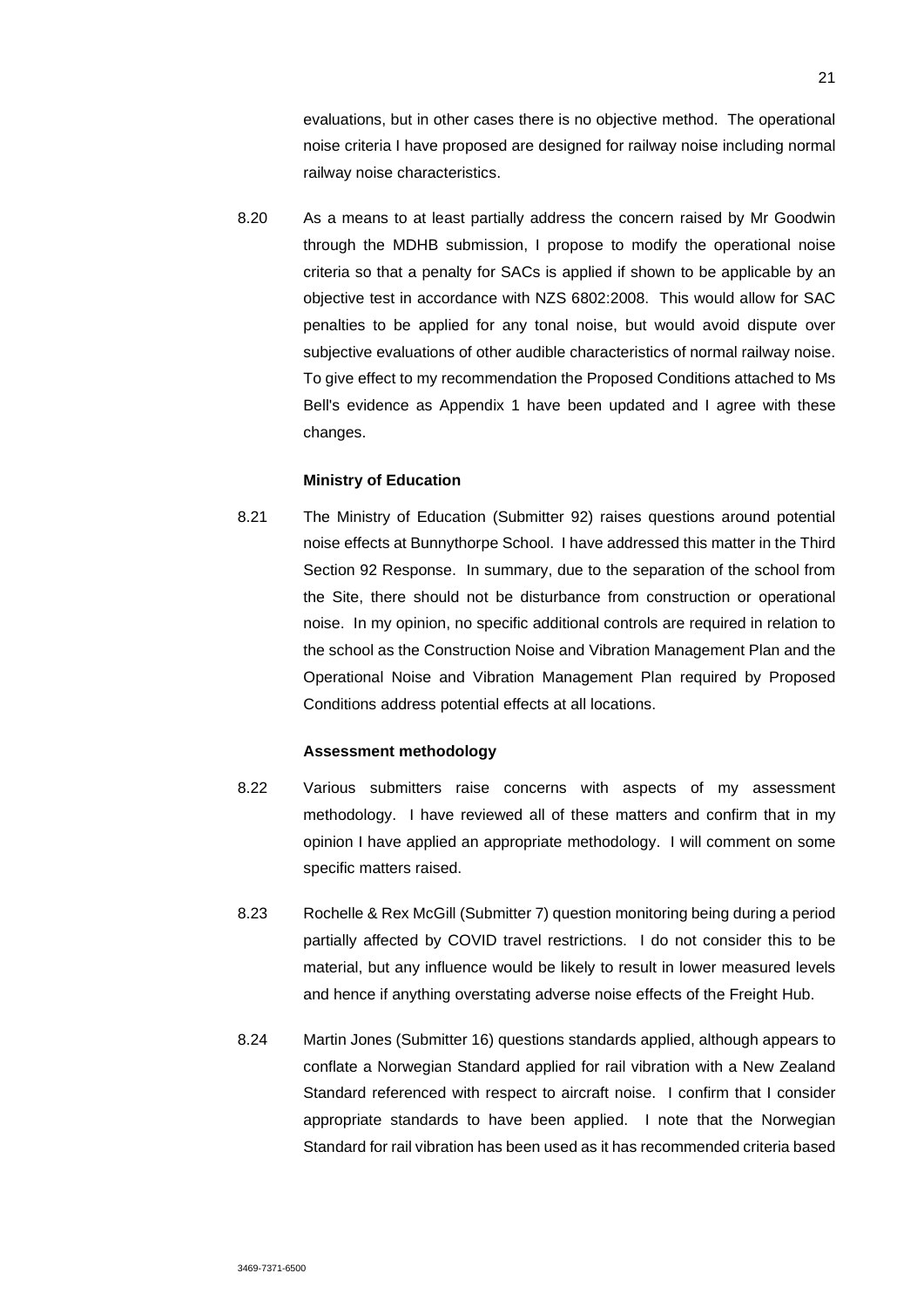on surveyed response curves, rather than other standards Mr Jones quotes which are related but do not provide such criteria.

8.25 Danelle O'Keeffe and Duane Butts (Submitter 72) assert that significant baseline noise monitoring is required at various distances and directions from the Site. In my opinion, the monitoring that has been conducted is appropriate to provide an understanding of the existing environment. In terms of future compliance monitoring, this would be based on absolute levels so does not require a baseline in the same manner as say wind farms (under NZS 6808).

### **9. RESPONSE TO SECTION 42A REPORT**

- 9.1 I have reviewed the sections of the Section 42A Report relevant to my evidence, particularly the report / evidence of Nigel Lloyd dated 18 June 2021.
- 9.2 Mr Lloyd has made an extensive commentary on my Acoustics Assessment. While Mr Lloyd and I have set some matters out in different ways or reached a conclusion for different reasons, my reading of his evidence is that, subject to comments below, we are generally in agreement on fundamental matters of the nature and extent of noise and vibration effects from the Freight Hub, and the appropriate operational and construction noise and vibration criteria. Some of the areas where Mr Lloyd and I diverge appear to relate primarily to legal or planning questions rather than technical acoustics matters. I will discuss these below.
- 9.3 I will focus my comments on key areas of difference between my Acoustics Assessment and Mr Lloyd's evidence. I will address changes to the proposed conditions recommended by Mr Lloyd in the appendix to his report. Where Mr Lloyd has raised issues with the wording of my assessment or minor details, while I do not necessarily agree with him, I do not comment on these unless they are material to outcomes.

### **North Island Main Trunk Line**

9.4 Mr Lloyd has disagreed with my approach to the existing NIMT, by omitting it from the assessment of noise and vibration effects. The status of the existing operational NIMT and existing designation (which is not being altered by this NoR) a legal point rather than a technical acoustics matter and I therefore do not address this further in my evidence.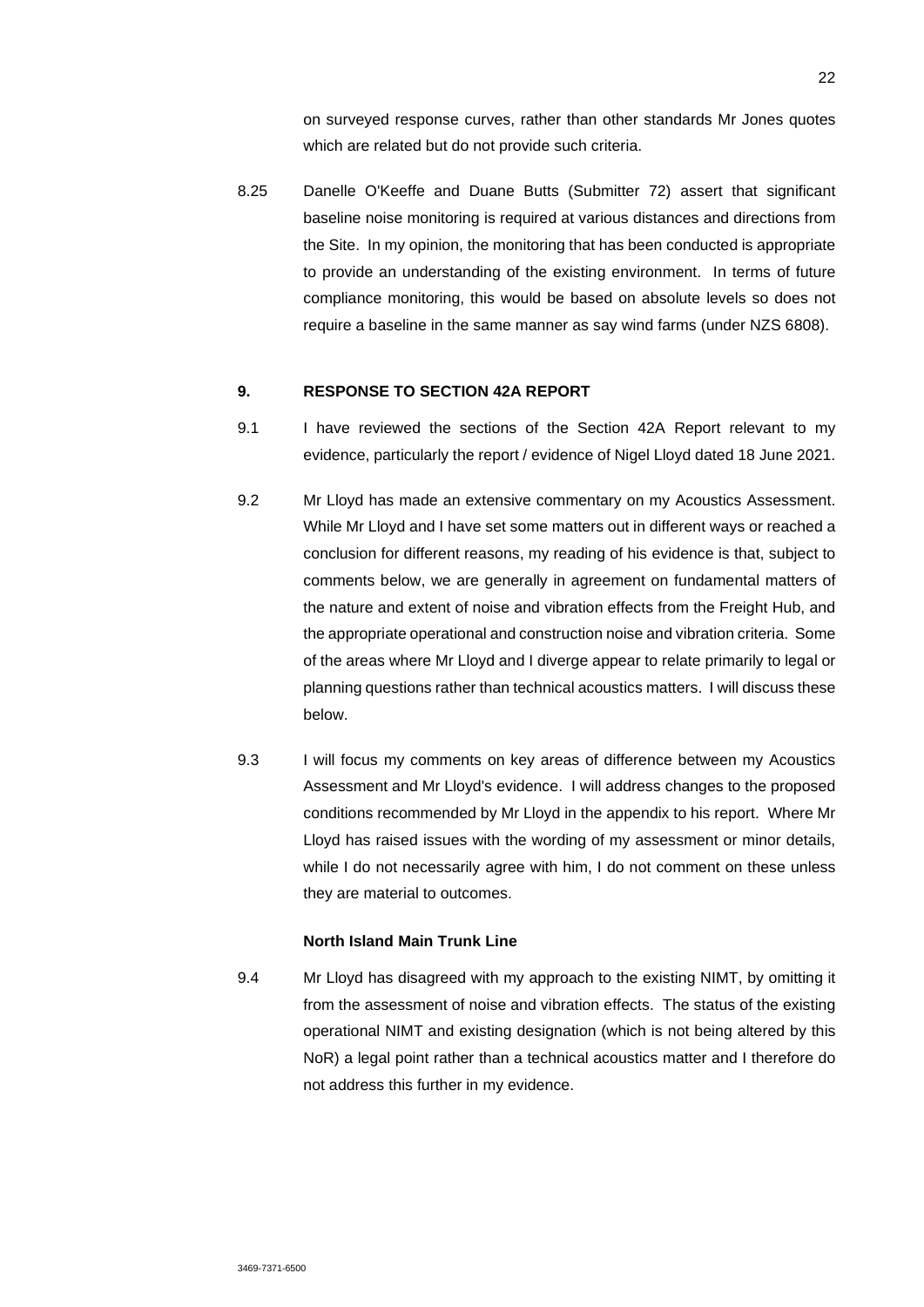#### **Detailed design**

9.5 In numerous places in his evidence Mr Lloyd has expressed concern at the lack of detailed design, and lack of detailed acoustics calculations arising from that design. I understand the extent to which the designation process in the RMA allows for major infrastructure to be developed in a two-stage process with details (including detailed noise and vibration assessment and mitigation) following in an Outline Plan is a legal point rather than a technical acoustics matter. In my experience of large infrastructure projects like this, this is a common or well understood approach.

### **Special Audible Characteristics (SACs)**

- 9.6 In paragraphs 70 and 110 of his evidence, Mr Lloyd considers that penalties for SACs should apply to operational noise. I have set out above (in relation to Mr Goodwin's comments) how I have modified my position on this point in response to the submission by MDHB. I agree that penalties should be applied if SACs are shown to exist by objective evaluation. This is addressed in the Proposed Conditions.
- 9.7 I note that Mr Lloyd makes reference to rules in the District Plan relating to new houses (and other noise sensitive activities) being constructed by existing railway designations. Those rules do not require the house designs to take account of any railway noise SACs, and my approach to the Freight Hub is consistent with those district plan rules.

### **Extended designation**

- 9.8 Mr Lloyd considers that extending the designation should have been considered to allow for the purchase of houses to the east of the Site. During the MCA process I identified a particular issue with the Site as being the potential noise exposure of houses to the east. Consequently, as other factors indicated this was the emerging preferred site option, KiwiRail engaged me to undertake significant analysis into this issue.
- 9.9 I agree with Mr Lloyd that one potential option would be to purchase houses and from an acoustics perspective that would avoid any noise and vibration effects on those people. However, such an approach may be undesirable from other perspectives, such as poor sustainability in decommissioning / demolishing functional houses and impacts on an existing community in removing people and 'sterilising' land.
- 9.10 To assess alternative options, I worked with Mr Skelton, Ms Rimmer and others, to explore options for integrated treatment of the east boundary.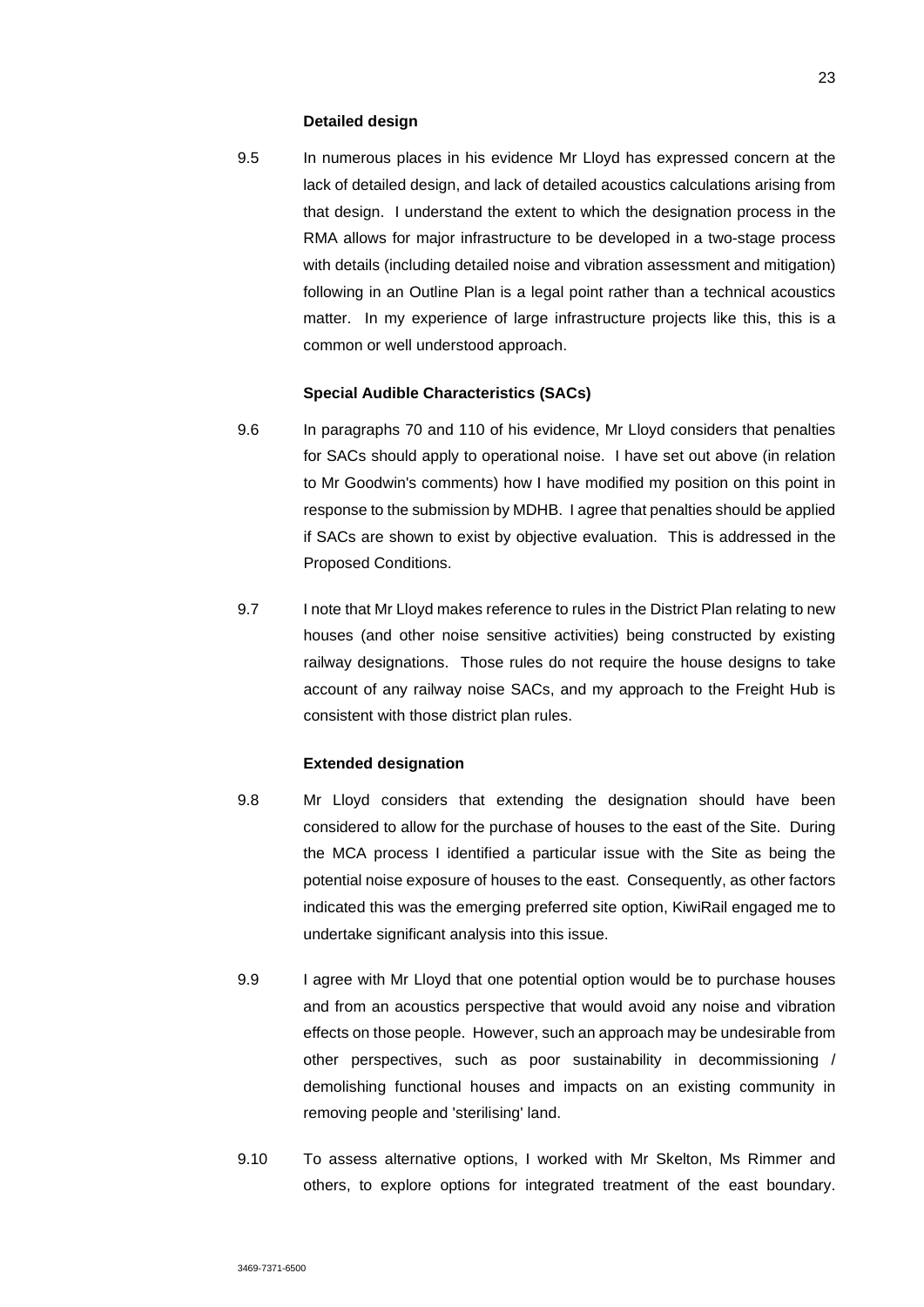Together we concluded that the NIMT had to be moved to provide sufficient space for a substantial noise barrier and landscape treatment. Indicatively this noise barrier is a combined bund and wall extending 5 metres above the Freight Hub, but as set out above, I anticipate the central section may need to increase slightly during detailed design due to the elevation of some houses.

9.11 With the substantial eastern noise barrier, I consider there is scope to manage operational noise to comply with the criteria, without the need to extend the designation to purchase houses. This barrier was introduced after the MCA, so comments made at the MCA did not account for the potential benefit of the barrier.

### **House treatment**

- 9.12 Mr Lloyd and I appear to be in agreement that KiwiRail should offer to fund building upgrades to any houses exposed to on-site operational noise over 45 dB LAeq(1h) at night or 55 dB LAeq(1h) during the day as required to meet internal noise criteria, with ventilation systems if windows need to be closed. We agree this should also apply if exposures are exceeded at upper floors of houses overlooking noise barriers. We agree this should happen before the noise exposure occurs.
- 9.13 Mr Lloyd proposes a system for implementing building upgrades based on assumptions that noise exposure will extend to the proposed control boundary and that night-time exposure will be the same as daytime exposure. In my opinion, both assumptions are incorrect.
- 9.14 The daytime and night-time noise exposure will not be known until the detailed design for each stage of the Freight Hub occurs. The noise control boundary and indicative contours provide an envelope of potential effects, but all efforts should be made to operate the Site with a smaller noise footprint if practicable. The need to investigate houses for building treatment within the actual noise contours should in itself provide a significant incentive to constrain the noise footprint.
- 9.15 Mr Lloyd references port and airport noise controls. However, a critical difference is that most port and airport building treatment I have been involved with includes existing noise exposure and therefore the controls are often structured accordingly. The difference here is that the noise exposure does not yet exist. While I agree houses should be treated before the exposure occurs, I do not consider it warranted for treatment to be speculative over a wide area in advance of the detailed design.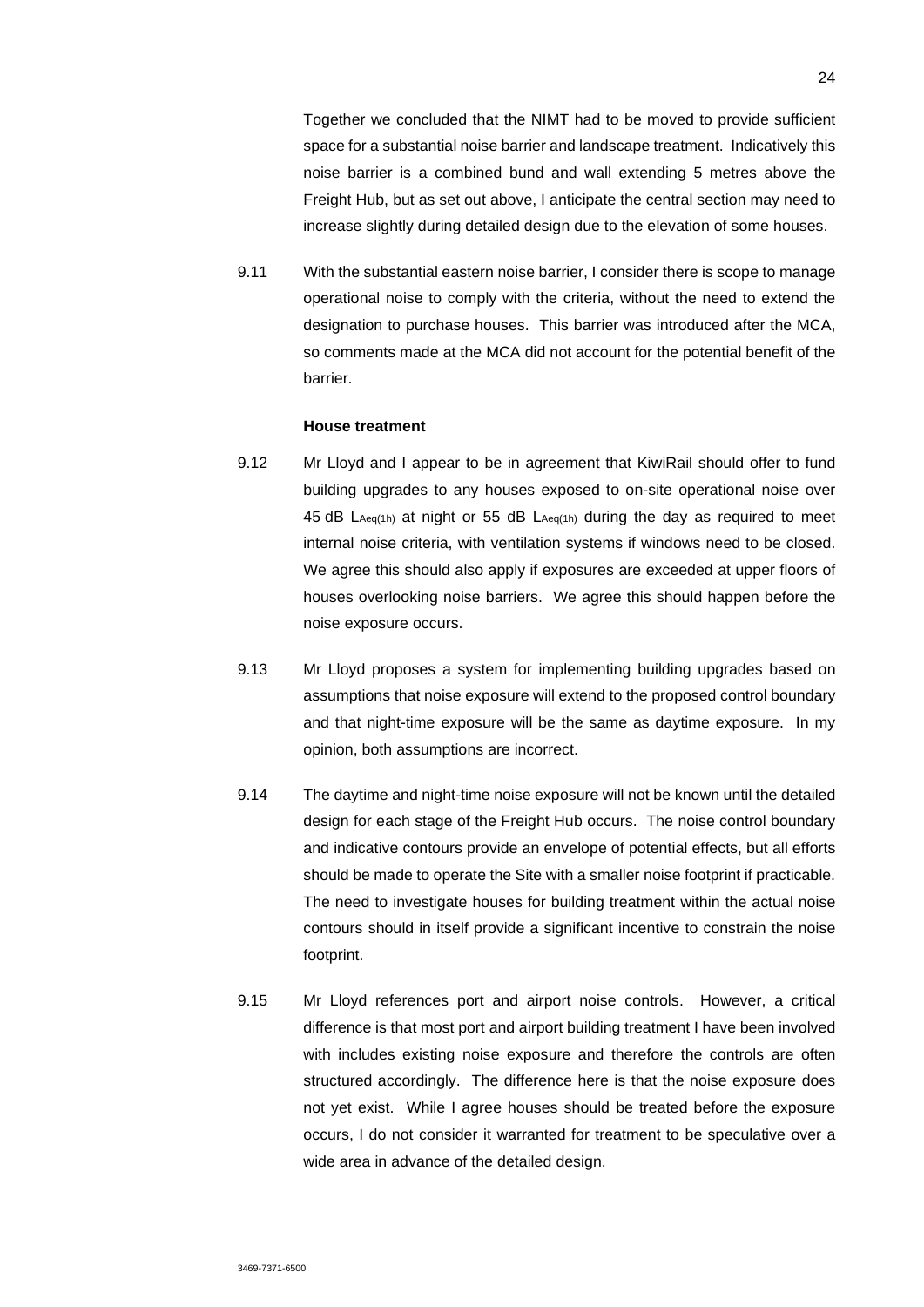#### **West barrier**

9.16 Mr Lloyd recommends that the west noise barrier be moved to the west of the new perimeter road. I have discussed above how due to the topography a barrier to the west of the new perimeter road would be too low to effectively screen noise sources on the Site to the west of the warehouse buildings. Mr Lloyd does not set out any objective basis for a noise barrier being required on the west of the new perimeter road. My analysis of road-traffic noise is that a reasonable level of noise, consistent with NZS 6806, will be achieved without a barrier. In my opinion this indicative noise barrier should remain on the Site boundary to the east of the new perimeter road.

### **Designation conditions**

- 9.17 As I have discussed above, Mr Lloyd and I appear to be in agreement on fundamental matters of appropriate noise and vibration criteria. Differences in the way these criteria could be applied through designation conditions is primarily a planning or legal matter rather than a technical acoustics matter. My comments below relate to the technical acoustics aspects of the amendments to designation conditions Mr Lloyd has proposed. These comments are with reference to the amended conditions as set out in Appendix A attached to Mr Lloyd's evidence. The conditions proposed by Mr Lloyd have been considered in more detail by Ms Bell and where appropriate, included in the Proposed Conditions at Appendix 1 to Ms Bell's evidence.<sup>28</sup>
- 9.18 For construction noise and vibration, Mr Lloyd's proposed conditions WW and XX specify criteria consistent with my Acoustics Assessment. Ms Bell has considered the appropriateness of these conditions in her evidence.<sup>29</sup>
- 9.19 Mr Lloyd proposes an addition to the Proposed Conditions requiring any night works to be assessed to show they will comply with noise and vibration limits. While I agree with the intent of this addition, in practice works such as road tieins, can only be conducted at night and cannot always comply with the noise limits. In such cases alternative measures should be taken to manage noise effects. In my opinion, such works are best addressed through the Construction Noise and Vibration Management Plan as required by the Proposed Conditions.
- 9.20 The general intent of Mr Lloyd's proposed additions relating to the Construction Noise and Vibration Management Plan are in accordance with how I consider

<sup>28</sup> Evidence of Karen Bell, dated 9 July 2021.

<sup>29</sup> Evidence of Karen Bell, dated 9 July 2021.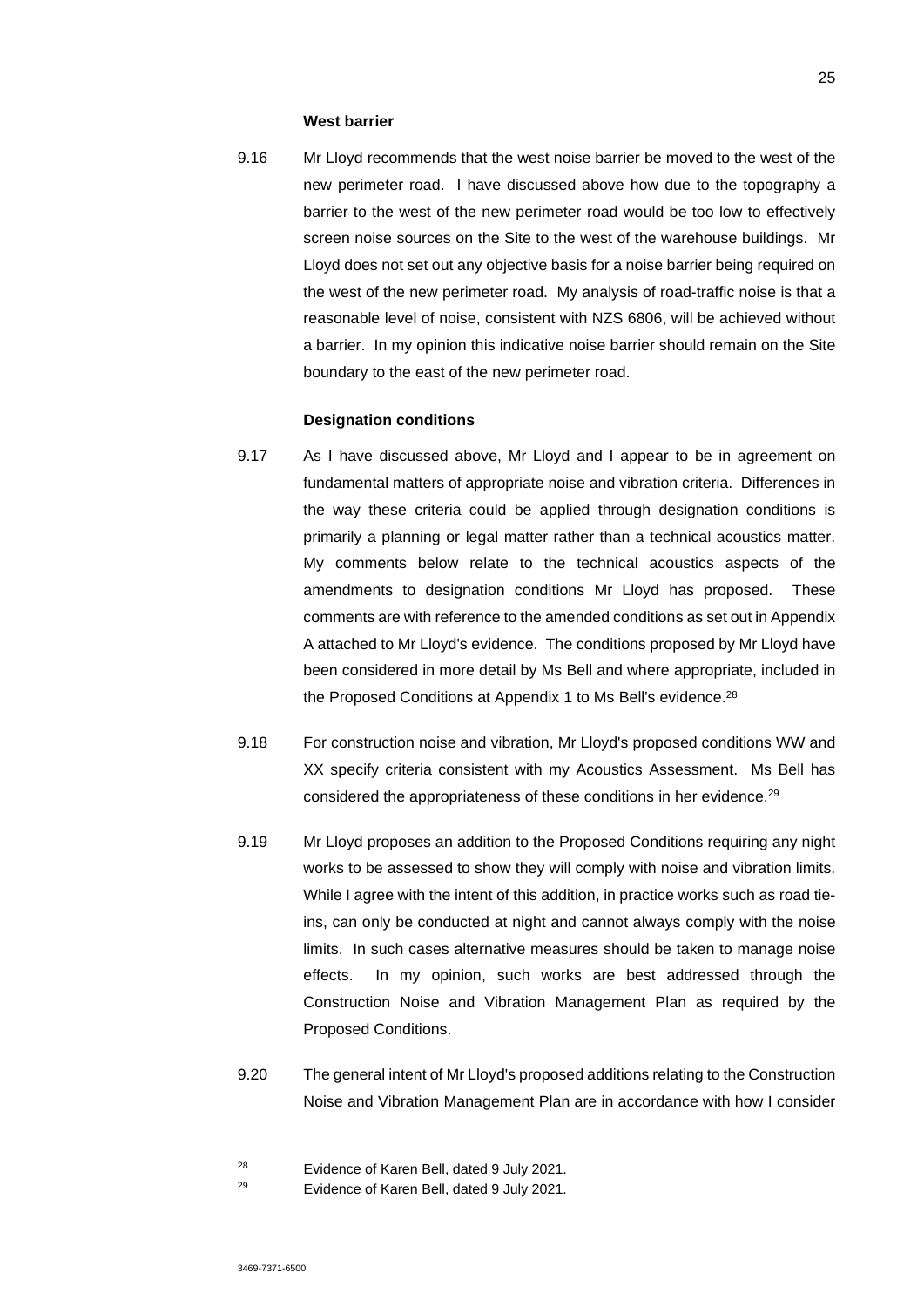a Construction Noise and Vibration Management Plan should operate, but there are minor drafting issues to resolve. The updated Construction Noise and Vibration Management Plan condition is included at Appendix 1 to Ms Bell's evidence.<sup>30</sup>

- 9.21 I disagree with Mr Lloyd's proposed condition YY1 as the criteria should apply at notional boundaries and not site boundaries, and there should be scope for consideration of specific houses. For example, if the exposed land is a utility space such as a driveway, rather than an outdoor living space, then noise effects may be acceptable.
- 9.22 Mr Lloyd's proposed condition YY2 (first instance of that number) sets a noise limit consistent with my Acoustics Assessment, subject to clarification that it applies to on-site activity and excludes the NIMT and new perimeter road. Mr Lloyd includes a note that an additional 45 dB contour is required. I disagree. Compliance assessment of 45 dB is generally impracticable and unnecessary. For ports and airports, while there are often multiple control boundaries for graduated actions relating to new sensitive land uses establishing around the infrastructure, the limit on the infrastructure noise emissions is only at one of those boundaries. For airports there is often an Air Noise Boundary and an Outer Control Boundary for land use controls outside the airport, but airport noise emissions are only regulated at the Air Noise Boundary. In practice compliance at one boundary results in compliance at others further out. The Proposed Conditions include a single management boundary.
- 9.23 Mr Lloyd's proposed condition YY2 (second instance of that number) sets a vibration limit consistent with my Acoustics Assessment, subject to clarification that it applies to on-site activity and excludes the NIMT. This is now included under Operational Noise and Vibration in the Proposed Conditions.
- 9.24 Mr Lloyd's proposed condition ZZ1 sets a requirement for widespread speculative treatment of houses as I have discussed above. I consider that this requirement needs to apply after detailed design but before noise exposure occurs. In this proposed condition Mr Lloyd appears to take numeric criteria from the district plan and then apply an additional correction for SACs that is not part of those criteria in the district plan.
- 9.25 Mr Lloyd's proposed amendment to Proposed Condition 72(b)(iii) relates to the road surface of the new perimeter road, consistent with my Acoustics Assessment. If specified I recommend the terminology should be to require

<sup>30</sup> Evidence of Karen Bell, dated 9 July 2021.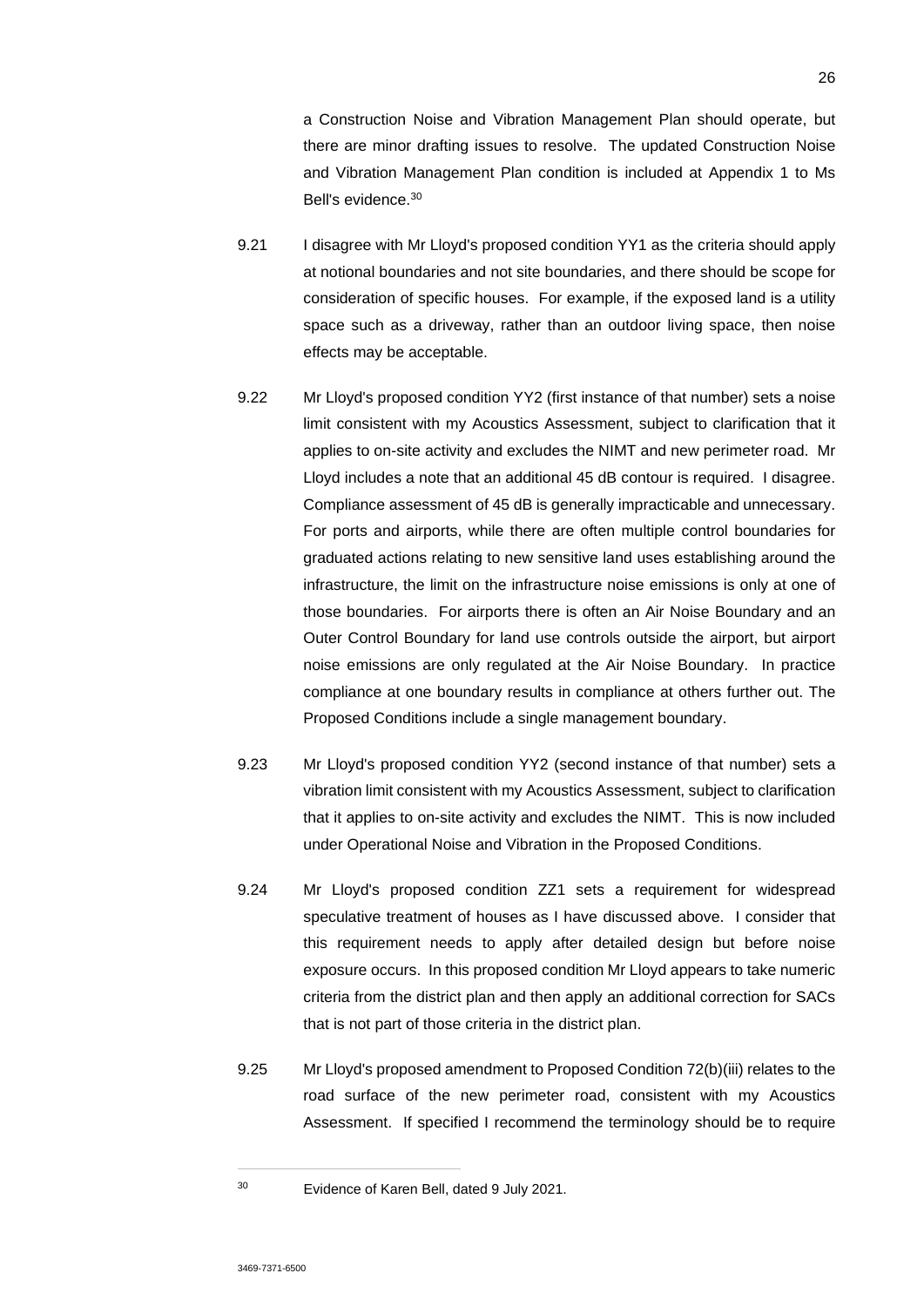"an asphaltic mix" to maintain noise outcomes but allow for any other engineering requirements. This is now included under Operational Noise and Vibration in the Proposed Conditions.

## **Stephen Chiles**

**9 July 2021**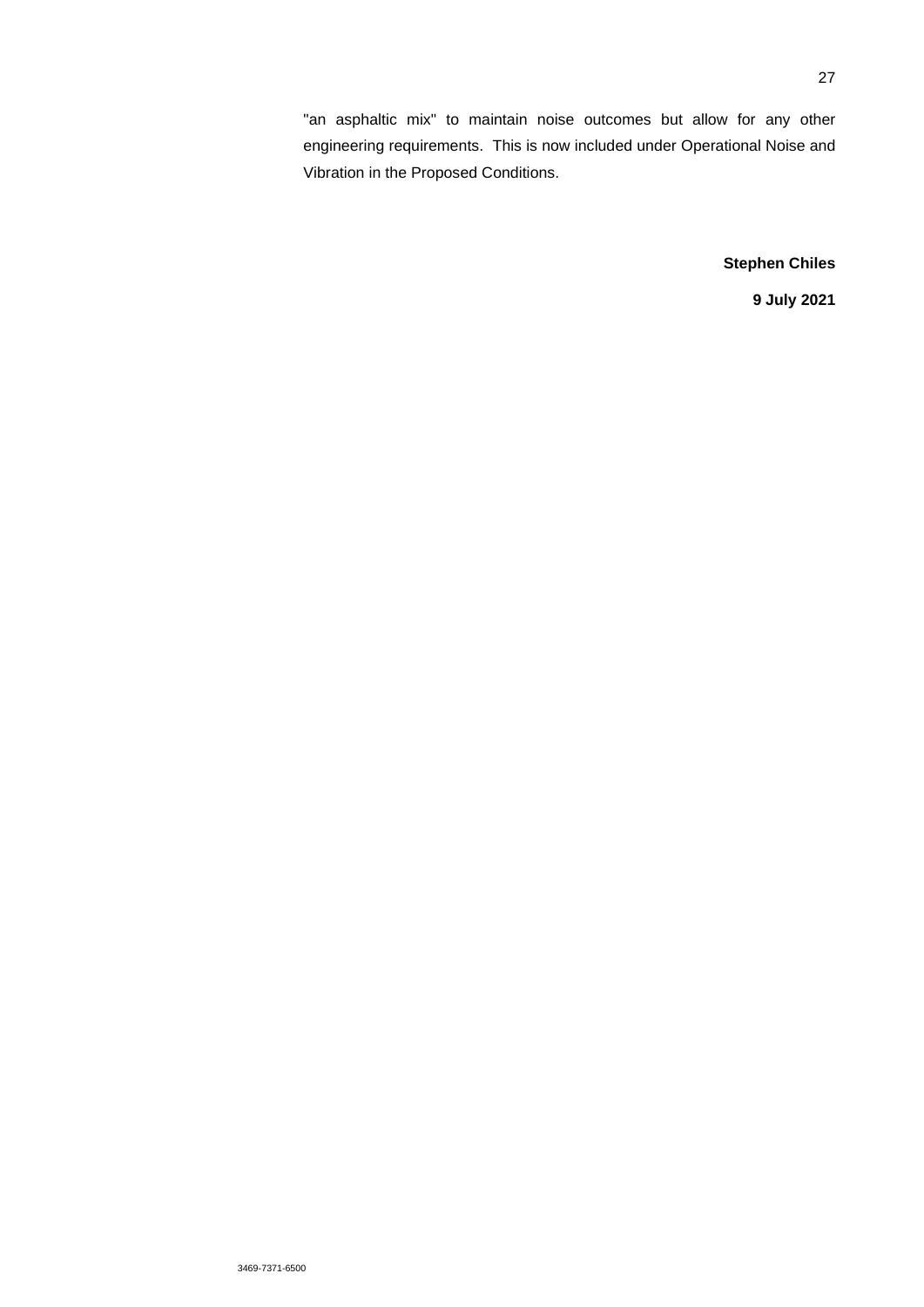# **APPENDIX A**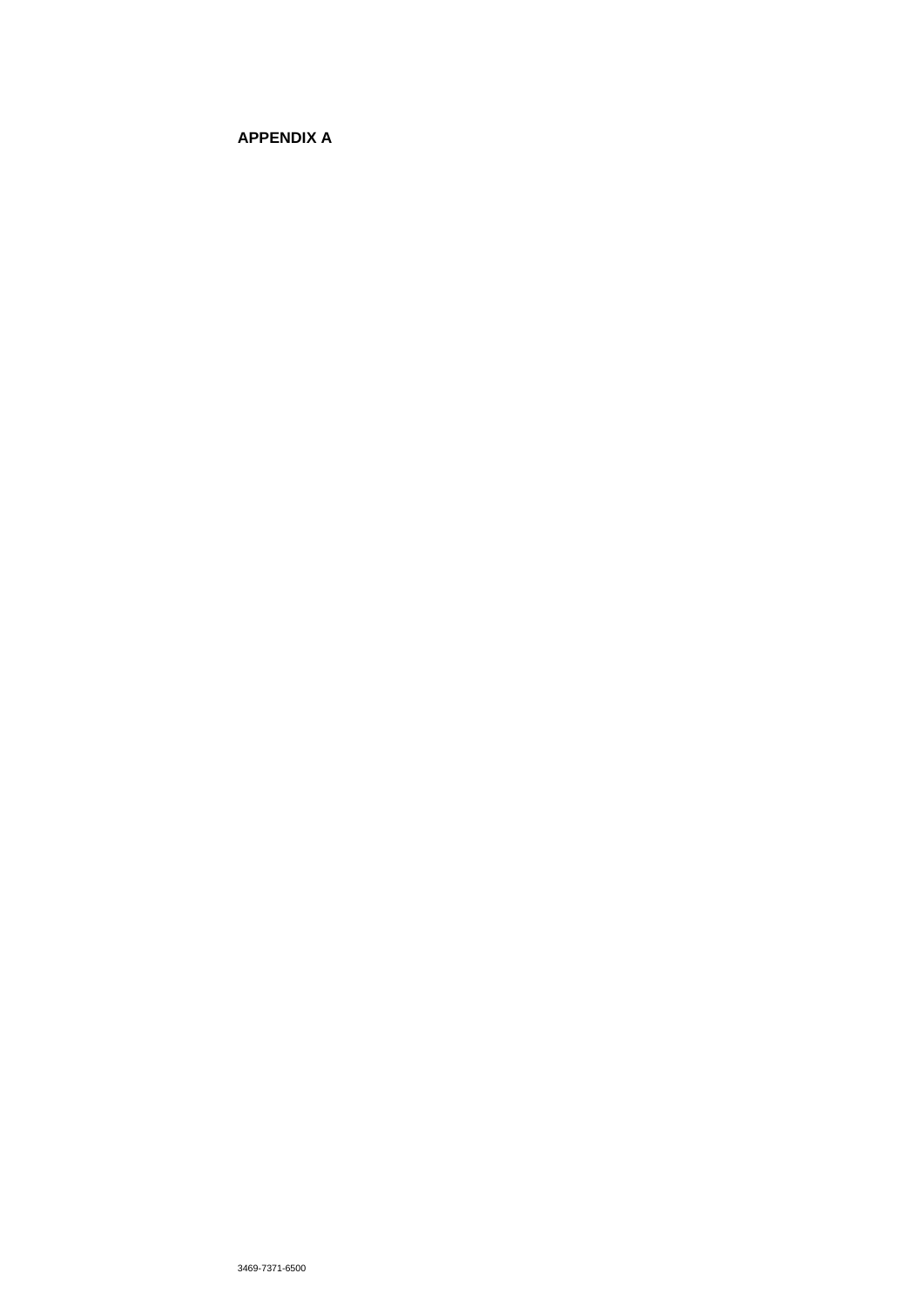| Project: | Regional Freight Hub                      | Memo No:   | 01           |
|----------|-------------------------------------------|------------|--------------|
| Subject: | Noise measurements of shunting activities |            |              |
| To:      | Stephen Chiles, Chiles Ltd                |            |              |
| From:    | Michael Smith, Altissimo Consulting Ltd   |            |              |
| Date:    | 4 June 2021                               | Reference: | 18-133/M01/A |

# 1 Introduction

A sound survey was performed at KiwiRail's Tremaine Avenue depot in Palmerston North on 27 May 2021 to quantify the sound of wagons being shunted together.

# 2 Survey details

I was accompanied by KiwiRail staff and observed several movements of the shunting loco as part of normal operation. No shunting using mainline locos was observed. Survey details are listed in Table 1.

| Parameter | Value                                                                 |  |
|-----------|-----------------------------------------------------------------------|--|
| Operator  | Michael Smith                                                         |  |
| Equipment | NTi XL2-TA Type 1 SLM Serial A2A-17220-E0 calibrated 24/1/20          |  |
|           | NTi M2230 Type 1 Microphone Serial A20314 calibrated 25/2/21          |  |
|           | Larson Davis CAL200 Type 1 Calibrator Serial 9063 calibrated 21/11/20 |  |
|           | Leupold RX-1400i laser range finder                                   |  |
| Position  | 9-18 m from source, confirmed with rangefinder                        |  |
|           | Handheld approx. 1.5m above ground and pointed towards source.        |  |
| Wind      | No significant wind                                                   |  |

### Table 1 Survey details

# 3 Results

The results in terms of the maximum sound level (LAFmax) corrected to a standard distance of 10m are provided in Table 2. The reported level refers to the coupling sound only.

## Table 2 Results

| <b>Event</b>                                                 | LAFmax<br>@ 10m |
|--------------------------------------------------------------|-----------------|
| Shunting loco connecting to train                            | 94 dB           |
| Two half-completed trains being connected (loco not audible) | 88 dB           |
| Loco $+$ 2 wagons being connected to train                   | 91 dB           |
| Loco $+1$ wagon joining empty train.                         | 93 dB           |
| Shunt connecting to short train                              | 92 dB           |
| Average                                                      | 92 dB           |
| <b>Standard deviation</b>                                    | 2.1 dB          |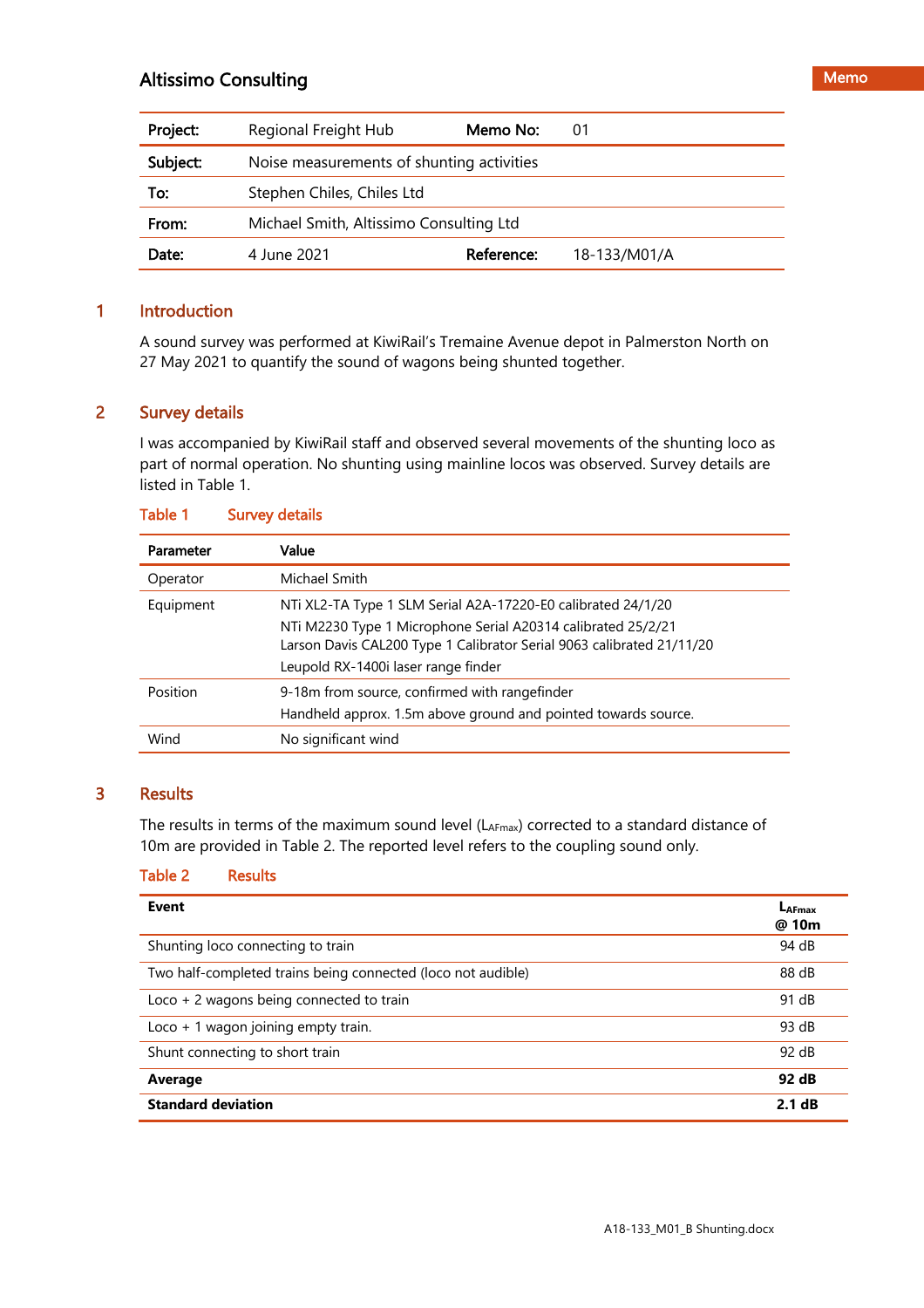# Altissimo Consulting 2

Based on this information, an updated sound source detail in the format of Table 10 of the acoustics assessment included in the Notice of Requirement is presented in Table 3. The coupling noise makes negligible difference to the noise modelling for the site.

# 4 Other observations

During the site visit, other sources of noise with notable peaks were observed. In particular, brake noise was observed on a log train starting to drive from rest. I understand that it takes some time from when the driver disengages the brake in the cabin, for sufficient air pressure to develop to fully retract the brake shoes on all wagons (otherwise brakes can generate noise). I also understand there is a pressure indicator, and KiwiRail procedures are for the driver to wait for full pressure before commencing movement.

In addition, it was observed that during marshalling, wagons were being separated without the air pressure systems being manually released via a valve. This was not measured to be significant in terms of total noise emissions, but it is still a noise source that can be reduced though operation in accordance with KiwiRail procedures.